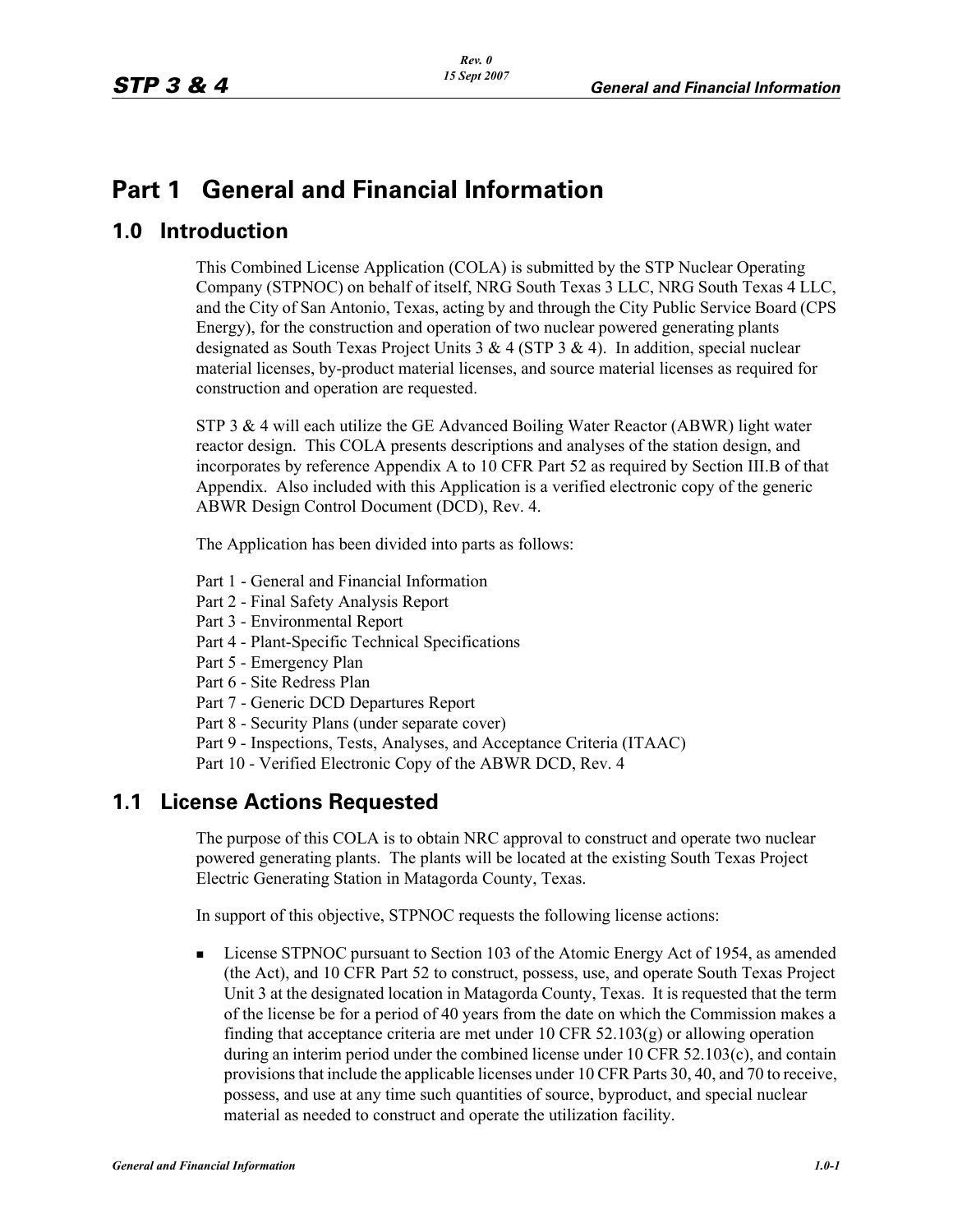- License NRG South Texas 3 LLC and the City of San Antonio, Texas, acting by and through the City Public Service Board (CPS Energy) pursuant to Section 103 of the Act and 10 CFR Part 52 to possess South Texas Project Unit 3 at the designated location in Matagorda County, Texas. It is requested that the term of the license be for a period of 40 years from the date on which the Commission makes a finding that acceptance criteria are met under 10 CFR 52.103(g) or allowing operation during an interim period under the combined license under 10 CFR 52.103(c).
- **EXECUTE:** License STPNOC pursuant to Section 103 of the Act and 10 CFR Part 52 to construct, possess, use, and operate South Texas Project Unit 4 at the designated location in Matagorda County, Texas. It is requested that the term of the license be for a period of 40 years from the date on which the Commission makes a finding that acceptance criteria are met under 10 CFR 52.103(g) or allowing operation during an interim period under the combined license under 10 CFR 52.103(c), and contain provisions that include the applicable licenses under 10 CFR Parts 30, 40, and 70 to receive, possess, and use at any time such quantities of source, byproduct, and special nuclear material as needed to construct and operate the utilization facility.
- **Example 1** License NRG South Texas 4 LLC and the City of San Antonio, Texas, acting by and through the City Public Service Board (CPS Energy) pursuant to Section 103 of the Act and 10 CFR Part 52 to possess South Texas Project Unit 4 at the designated location in Matagorda County, Texas. It is requested that the term of the license be for a period of 40 years from the date on which the Commission makes a finding that acceptance criteria are met under 10 CFR 52.103(g) or allowing operation during an interim period under the combined license under 10 CFR 52.103(c).

# **1.2 General Information**

The applicants for STP 3 & 4 are NRG South Texas 3 LLC, NRG South Texas 4 LLC, CPS Energy, and STPNOC as described in the requested license actions above. The required general information for the applicants is provided below separated by applicant.

NRG South Texas 3 LLC and NRG South Texas 4 LLC

NRG South Texas 3 LLC and NRG South Texas 4 LLC operate in the state of Texas and will be indirectly wholly owned subsidiaries of NRG Energy, Inc. (NRG Energy), which is expected to be a wholly owned subsidiary of NRG Holdings, Inc. following a planned restructuring. The existing ownership structure of these companies is reflected in Figure 1.2-1 and the ownership structure planned at the time a COL would be issued is reflected in Figure 1.2-2.

NRG Energy is incorporated in the State of Delaware and was formed in 1992 as the non utility subsidiary of Northern States Power Company, which was itself merged into New Century Energies, Inc. to form Xcel Energy, Inc., in 2000. NRG Energy is no longer affiliated with Northern States Power or Xcel Energy, Inc. NRG Energy is a wholesale power generation company that is publicly owned and traded on the New York Stock Exchange. It primarily engages in the ownership and operation of power generation facilities, the transacting in and trading of fuel and transportation services, and the marketing and trading of energy, capacity and related products in the United States and internationally. NRG Energy has a diverse portfolio of electric generation facilities in terms of geography, fuel type, and dispatch levels.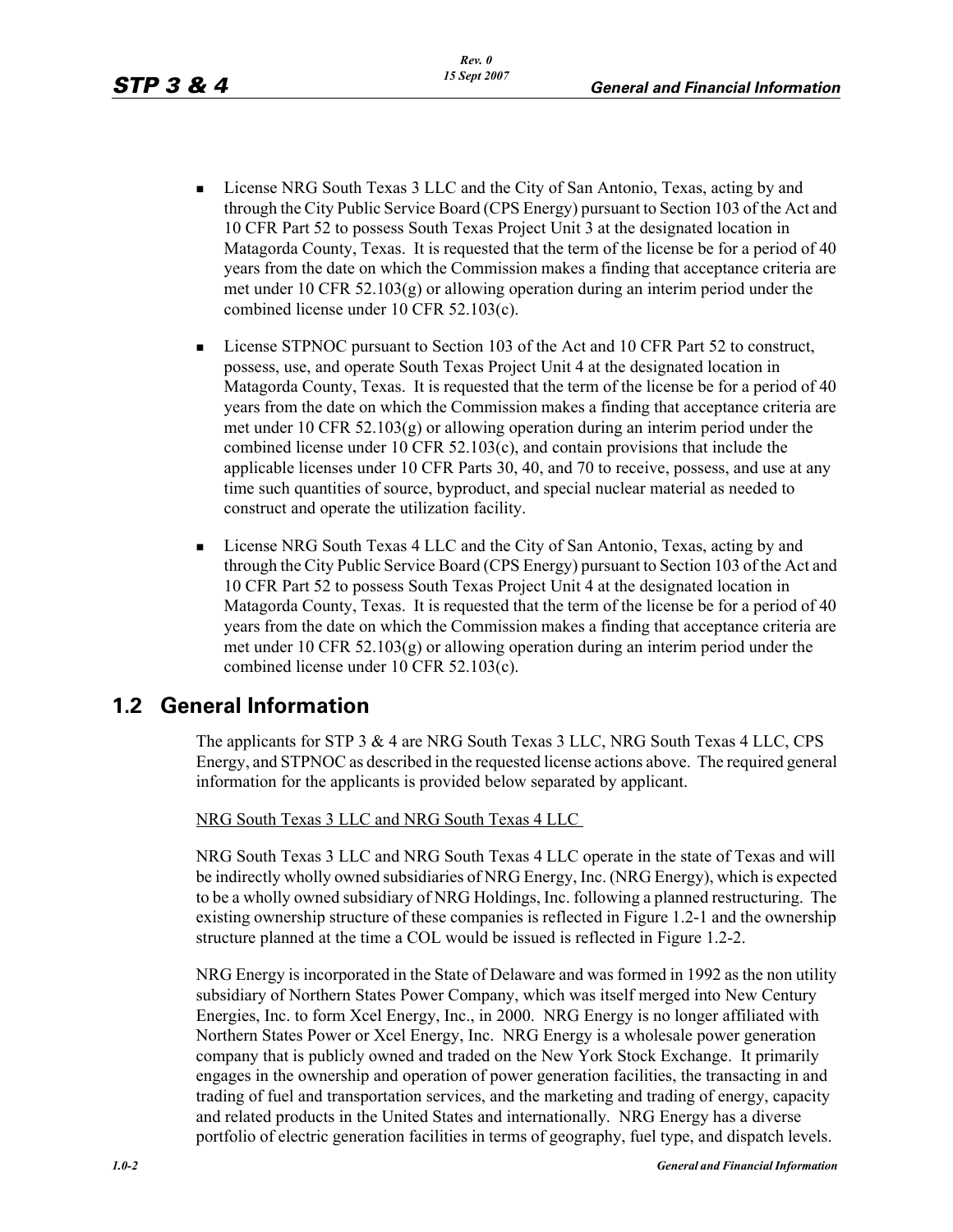In the Texas deregulated electricity market, NRG South Texas 3 LLC and NRG South Texas 4 LLC will sell their portions of the electrical energy produced at STP 3  $\&$  4 to the general ERCOT market described below.

| NRG South Texas 3 LLC     | NRG Holdings, Inc.          |
|---------------------------|-----------------------------|
| NRG South Texas 4 LLC     | NRG Energy, Inc.            |
| 1301 McKinney, Suite 2300 | 211 Carnegie Center         |
| Houston, Texas 77010      | Princeton, New Jersey 08540 |

The name, address, and citizenship of the directors and officers of the corporations are provided in Table 1.2-1.

#### CPS Energy

CPS Energy is a Texas municipal utility and an independent Board of the City of San Antonio. The City of San Antonio, Texas acquired its electric and gas utilities in 1942 from the American Light and Traction Company, which had been ordered by the federal government to sell properties under provisions of the Holding Company Act of 1935. Today, CPS Energy is the nation's largest municipally owned energy company providing both natural gas and electric service, serving more than 662,000 electric customers and approximately 315,000 natural gas customers in and around the eighth largest city in the United States. CPS Energy has earned the highest financial rating of any electric system in the nation.

| <b>CPS</b> Energy        | <b>CPS</b> Energy        |
|--------------------------|--------------------------|
| 145 Navarro              | PO Box 1771              |
| San Antonio, Texas 78205 | San Antonio, Texas 78296 |

The names, addresses, and citizenship of the trustees and senior executive team members of CPS Energy are provided in Table 1.2-2.

#### STP Nuclear Operating Company

Pursuant to an Operating Agreement between the participants of STP 1  $\&$  2, STPNOC is responsible for the licensing, operation, maintenance, modification, decontamination, and decommissioning of STP 1 & 2, and for the construction of any additional generating units and support facilities that may be constructed at the South Texas Project Electric Generating Station. The participants are liable for payments that are chargeable to STP  $1 \& 2$  in proportion to each of the participant's respective undivided ownership interest in STP 1  $\&$  2. The participants in STP 3  $& 4$  are liable for payments chargeable to STP 3  $& 4$  in proportion to each of the participant's respective undivided ownership interest in STP  $3 \& 4$ . Common facilities charges are shared by the STP 1  $\&$  2 and STP 3  $\&$  4 participants. STPNOC will operate STP 3 & 4 pursuant to amended terms of the existing Operating Agreement or another appropriate arrangement. STPNOC is a Texas non-profit corporation.

STP Nuclear Operating Company PO Box 289 Wadsworth, Texas 77483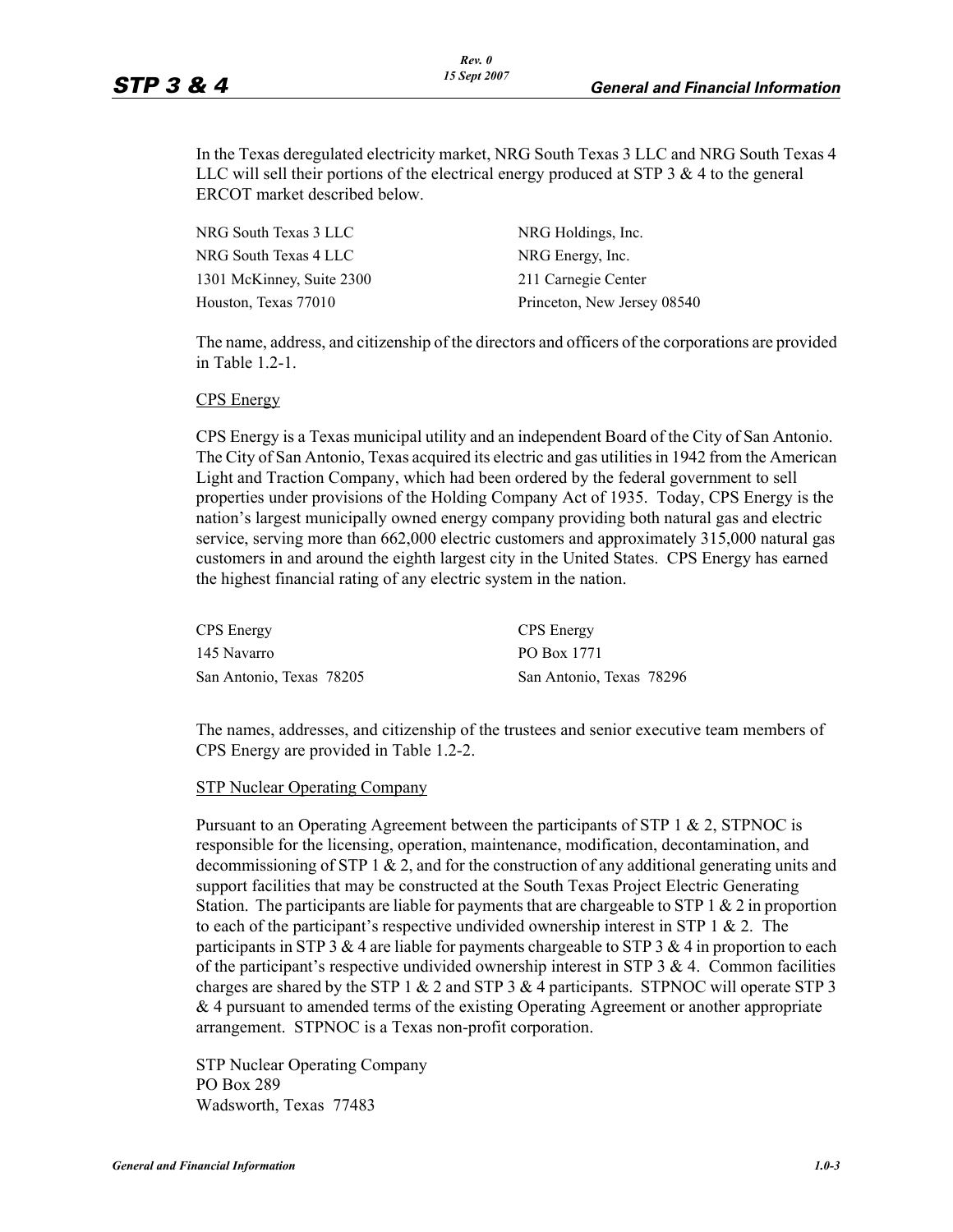The name, address, and citizenship of the directors and officers of STPNOC are provided in Table 1.2-3

Regulatory Agencies with Jurisdiction over Rates and Services

The Public Utility Commission of Texas (PUCT) has jurisdiction over the electric market in the Electric Reliability Council of Texas (ERCOT) region. That authority is focused on wholesale and retail market oversight, customer protection rules, utility (delivery) ratemaking and oversight, reliability compliance, and matters related to the transition to the competitive market, such as oversight of nuclear decommissioning trusts of existing nuclear plants in ERCOT. Traditional retail ratemaking has been replaced with a "customer choice" model where retail rates are established in a competitive market, subject to PUCT customer protection rules. Likewise, the wholesale electric market pricing is set by competitive processes (under the market oversight of the PUCT and a Wholesale Market Monitor selected by the PUCT), both through bilateral power agreements and as part of ERCOT ancillary service auctions. The ERCOT corporate organization serves as the independent system operator responsible for transmission system open access, energy scheduling and accounting, transmission control area management, system planning, and support of the competitive retail market and financial settlement of the wholesale market. Municipal utilities and electric cooperatives have authority to acquire energy and set retail rates under their own authority.

ERCOT manages the flow of electric power to approximately 20 million Texas customers, representing 85 percent of the state's electric load and 75 percent of the Texas land area. As the independent system operator for the region, ERCOT schedules power on an electric grid that connects 38,000 miles of high-voltage transmission lines and more than 500 generation units. ERCOT also manages financial settlements for the competitive wholesale bulk-power market and administers customer switching for 5.9 million Texans in competitive choice areas. ERCOT is a membership-based nonprofit corporation, governed by a board of directors and subject to oversight by the PUCT and the Texas Legislature. ERCOT's members include retail consumers, investor- and municipal-owned electric utilities, rural electric cooperatives, river authorities, independent generators, power marketers and retail electric providers.

1701 N. Congress Avenue 7620 Metro Center Drive P.O. Box 13326 Austin, Texas 78744 Austin, Texas 78711-3326

Public Utility Commission of Texas Electric Reliability Council of Texas

Trade and News Publications

Table 1.2-4 provides a list of trade and news publications that would be appropriate to provide reasonable notice of the application to those municipalities, private utilities, public bodies, and cooperatives that might have a potential interest in the facility.

# **1.3 Financial Qualifications**

#### NRG Energy

NRG Energy provides the following information required by 10 CFR 50.33(f), 10 CFR 50 App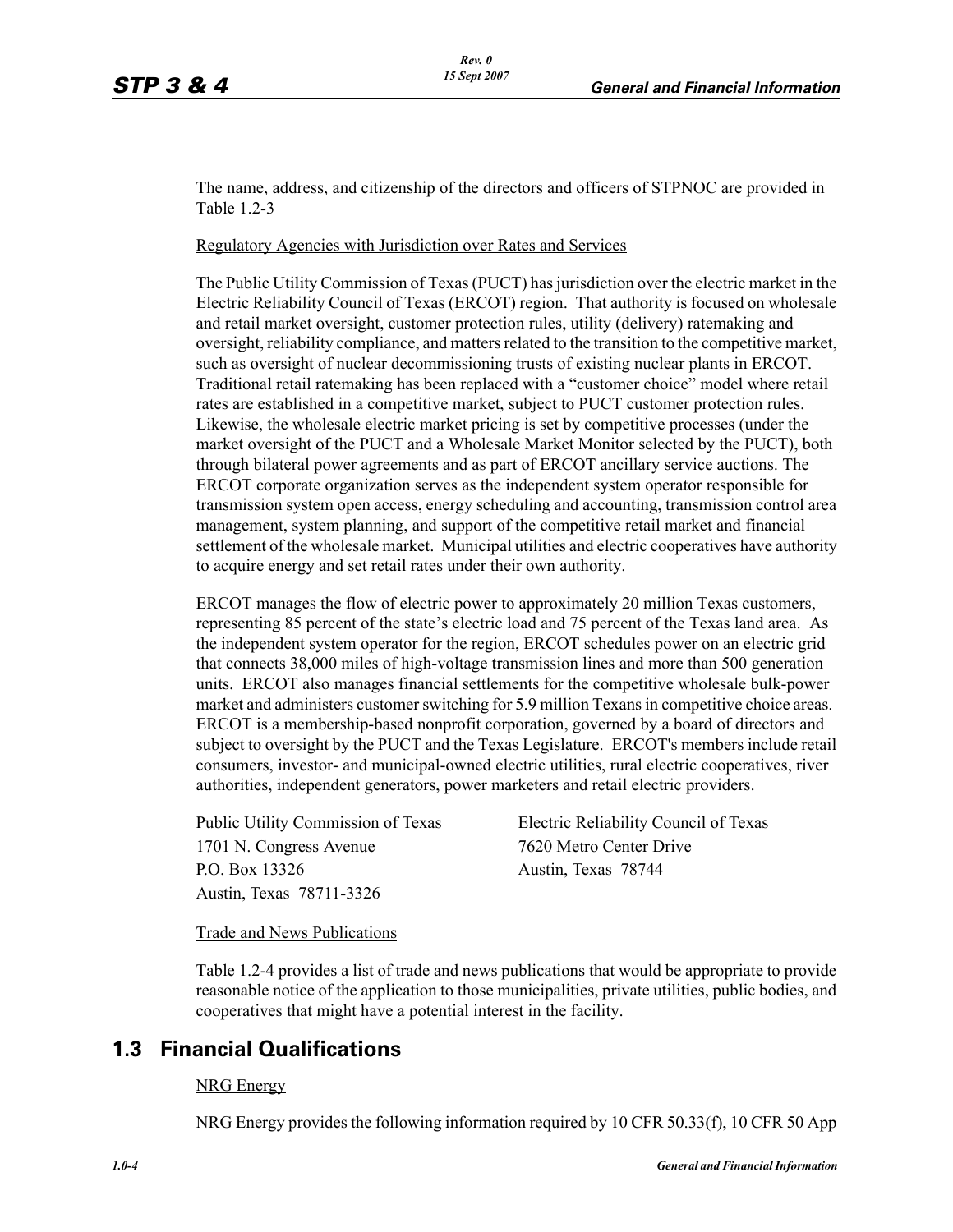C, and NUREG-1577, Rev. 1 to demonstrate that NRG Energy possesses or has reasonable assurance of obtaining the funds necessary to cover estimated construction costs and related fuel cycle costs.

NRG Energy's mission is to provide reliable wholesale electricity safely and in a manner consistent with its civic and environmental commitment to the communities it serves. NRG Energy strives to be the leading non-utility power generation company in the world, primarily through continuously enhancing the operational and technical capability of its generating fleet, and through savvy trading and marketing of electricity-related commodities.

NRG Energy is a wholesale power generation company with a significant presence in major competitive power markets in the U. S. NRG is primarily engaged in the ownership, development, construction and operation of power generation facilities, the transacting in and trading of fuel and transportation services, and the trading of energy, capacity and related products in the U. S. and internationally.

On February 2, 2006, NRG Energy acquired Texas Genco LLC by purchasing all of the outstanding equity interests in Texas Genco. The purchase price of approximately \$6.1 billion consisted of approximately \$4.4 billion in cash and the issuance of approximately 35.4 million shares of NRG Energy common stock valued at approximately \$1.7 billion, and NRG Energy assumed approximately \$2.7 billion of Texas Genco's outstanding debt. The purchase price is subject to adjustment due to acquisition costs. Texas Genco is now a wholly owned subsidiary of NRG Energy and it is managed and accounted for as a new business segment referred to as NRG Texas.

As of December 31, 2006, the combined company had a total global portfolio of 223 active operating generation units at 51 power generation plants, with an aggregate generation capacity of approximately 24,175 MW. Within the U. S., the combined company has one of the largest and most diversified power generation portfolios in terms of geography, fuel-type, and dispatch levels, with approximately 22,940 MW of generation capacity in 207 active generating units at 45 plants. These power generation facilities are primarily located in the company's core regions in the ERCOT market ( $\sim 10,760$  MW), and in the Northeast ( $\sim 7,240$  MW), South Central ( $\sim$  2,850 MW), and Western ( $\sim$  1,965 MW) regions of the U.S. The company has an additional 125 MW from thermal assets. The sale of capacity and power from baseload generation facilities accounts for the majority of the company's revenues and provides a stable source of cash flow. In addition, NRG Energy's diverse generation portfolio provides the company with opportunities to capture additional revenues by selling power during periods of peak demand, offering capacity or similar products to retail electric providers and others, and providing ancillary services to support system reliability.

The company's power generation assets are diversified by fuel type, dispatch level, and region, which helps mitigate the risks associated with fuel price volatility and market demand cycles. NRG Energy's U.S. baseload facilities, which consist of approximately 8,745 MW of generation capacity measured as of December 31, 2006, provide the company with a significant source of stable cash flow, while its intermediate and peaking facilities, with approximately 14,195 MW of generation capacity as of December 31, 2006, provide NRG Energy with opportunities to capture the significant upside potential that can arise from time to time during periods of high demand. In addition, approximately 15% of the company's domestic generation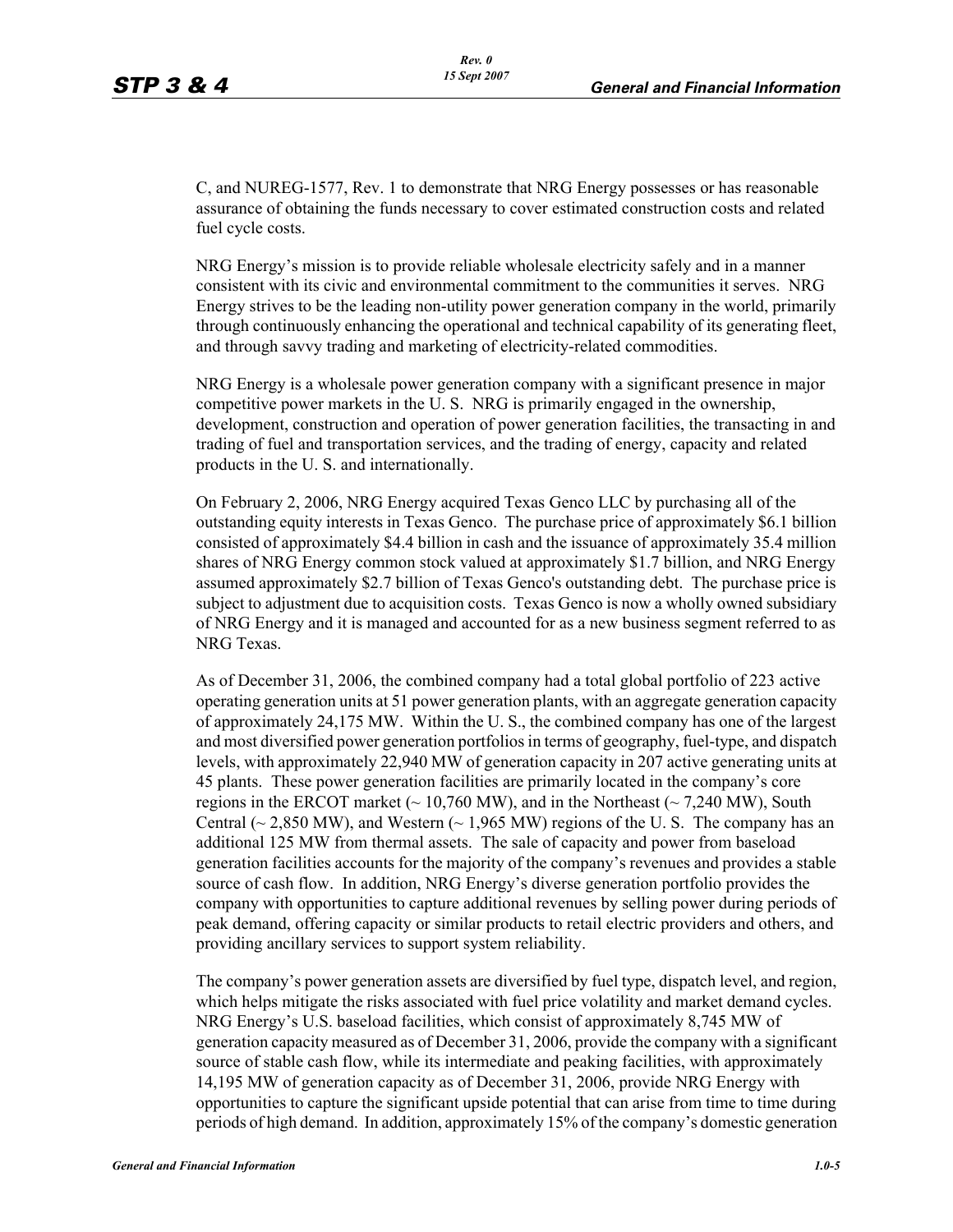facilities have dual or multiple fuel capability, which allows most of these plants to dispatch with the lowest cost fuel option.

NRG Energy has sold forward or otherwise hedged a significant portion of its expected baseload generation capacity through 2012. The company has the capacity and intent to enter into additional hedges in later years when market conditions are favorable. In addition, as of December 31, 2006, the company has purchased forward under fixed price contracts (with contractually-specified price escalators) to provide fuel for approximately 73% of its expected baseload coal generation output from 2007 to 2012. These forward positions provide a stable and reliable source of future cash flow for NRG Energy's investors, while preserving a portion of its generation portfolio for opportunistic sales to take advantage of market dynamics.

In 2006, approximately 83% of the company's domestic generation was fueled by coal or nuclear fuel. In many of the competitive markets where NRG Energy operates, the price of power is typically set by the marginal costs of natural gas-fired and oil-fired power plants that currently have substantially higher variable costs than solid fuel baseload power plants. As a result of NRG Energy's lower marginal cost for baseload coal and nuclear generation assets, the company expects these ERCOT assets to generate power nearly 100% of the time they are available.

Many of NRG Energy's generation assets are located within densely populated areas that are characterized by significant constraints on the transmission of power from generators outside the region. Consequently, these assets are able to benefit from the higher prices that prevail for energy in these markets during periods of transmission constraints. NRG Energy has generation assets located within New York City, southwestern Connecticut, Houston, and the Los Angeles and San Diego load basins; all areas with constraints on the transmission of electricity. This gives the company the opportunity to capture additional revenues through offering capacity to retail electric providers and others, selling power at prevailing market prices during periods of peak demand and providing ancillary services in support of system reliability. These facilities are often ideally situated for repowering or the addition of new capacity, as well, because their location and existing infrastructure give them significant advantages over newly developed sites in their regions.

Tables 1.3-1 and 1.3-2 provide the summary of project costs for STP Unit 3 and Unit 4, respectively. Both tables are considered proprietary and should be withheld from public disclosure.

The construction period for the project is 108 months per unit, which includes the COLA processing time. The sources of construction funds for STP Unit 3 and for STP Unit 4 are described in Tables 1.3-3 and 1.3-4 (both proprietary), respectively. The Department of Energy guarantees are expected to be important to get the capital market and debt market to invest in the project. The construction financing will be provided by the equity sponsors or otherwise arranged by the sponsors (e.g., vendor financing) until the COLA application is approved, at which time the debt market will be used to finance the construction period. Further details regarding these plans are provided in Table 1.3-5 (proprietary).

NRG Energy reports to the SEC and the SEC filings may be found at "www.edgar.gov" or at "www.nrgenergy.com."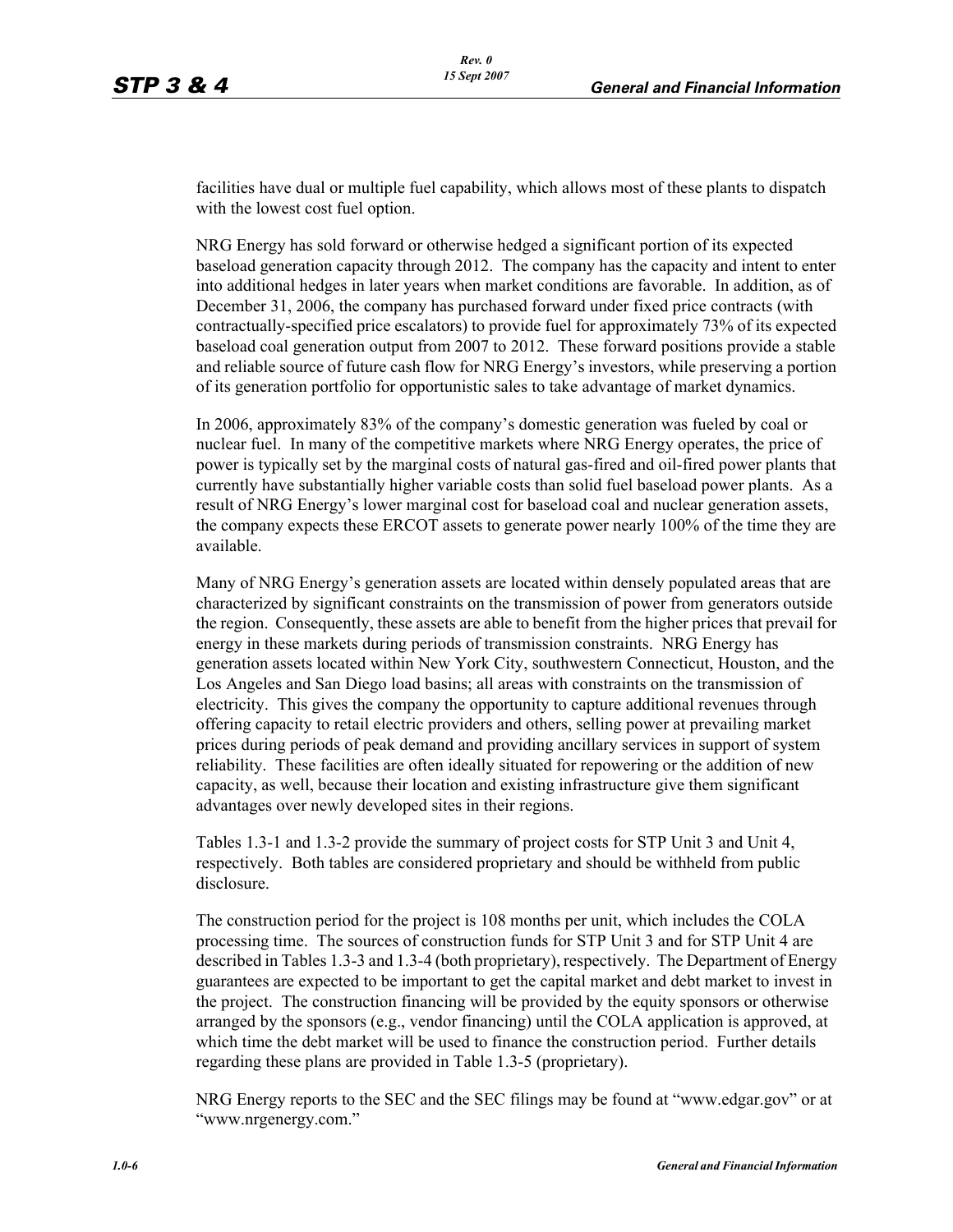Tables 1.3-6 and 1.3-7 (both proprietary) provide the operations and maintenance costs for the first five years for STP Unit 3 and Unit 4, respectively. The sources to cover the operating costs will come from the sale of electricity through Power Purchase agreements. The power plant is expected to be at least 70% subscribed with the remaining 30% or less sold as merchant energy. NRG Energy has negotiated three term letter agreements with purchasers. Figure 1.3-1 (proprietary) provides a projection of the market price of power through the year 2045.

Tables 1.3-8 and 1.3-9 (both proprietary) provide plant net output and electricity sales for STP Unit 3 and Unit 4, respectively.

#### CPS Energy

CPS Energy is the trademarked name through which the City of San Antonio, acting by and through the City Public Board, does business. CPS Energy is a Texas municipal utility and an independent Board of the City of San Antonio. CPS Energy generates and distributes electricity and recovers the cost of this electricity through rates approved by its rate regulator, the City of San Antonio, thus meeting the definition of an "electric utility" in 10 CFR 50.2. Therefore, CPS Energy is exempt from financial qualification review for the operating license pursuant to 10 CFR 50.33(f) and in accordance with Section III.1.b. of NUREG-1577, Rev. 1. Information regarding CPS Energy's financial qualifications to support the construction of STP  $3 \& 4$  is provided below.

In its most recent bond offering, CPS Energy received "investment-grade" ratings for its Bonds and Commercial Paper from Fitch Ratings, Moody's Investors Service, Inc., and Standard and Poor's Ratings Service, including ratings from these agencies for its senior lien bonds of "AA+", "Aa1", and "AA", respectively. Further detailed financial information regarding CPS Energy is provided in its Annual Reports and Bond Statements available at "www.cpsenergy.com."

The CPS Energy electric system serves a territory consisting of substantially all of Bexar County and small portions of the adjacent counties of Comal, Guadalupe, Atascosa, Medina, Bandera, Wilson, and Kendall. Certification of this service area has been approved by the PUCT. CPS Energy is currently the exclusive provider of electric service within this service area, including the provision of electric service to some Federal military installations located within the service area that have their own distribution facilities.

In addition to the area served at retail rates, CPS Energy sells wholesale electricity to the Floresville Electric Light & Power System, the City of Hondo, and the City of Castroville. These three wholesale supply agreements have remaining terms ranging from less than one to ten years until expiration, although all of the agreements provide for extensions. Discussions are ongoing with all three entities to renew their respective long-term wholesale power agreements. Additionally, CPS Energy has recently entered into several one-year wholesale supply agreements with other various municipalities and cooperatives. CPS Energy plans to seek additional opportunities to enter into long-term wholesale electric power agreements in the future. The requirements under the existing and any new wholesale agreements would be firm energy obligations of CPS Energy.

The CPS Energy gas system serves the City of San Antonio (the City) and its environs, although there is no certificated CPS Energy gas service area. In Texas, no legislative provision or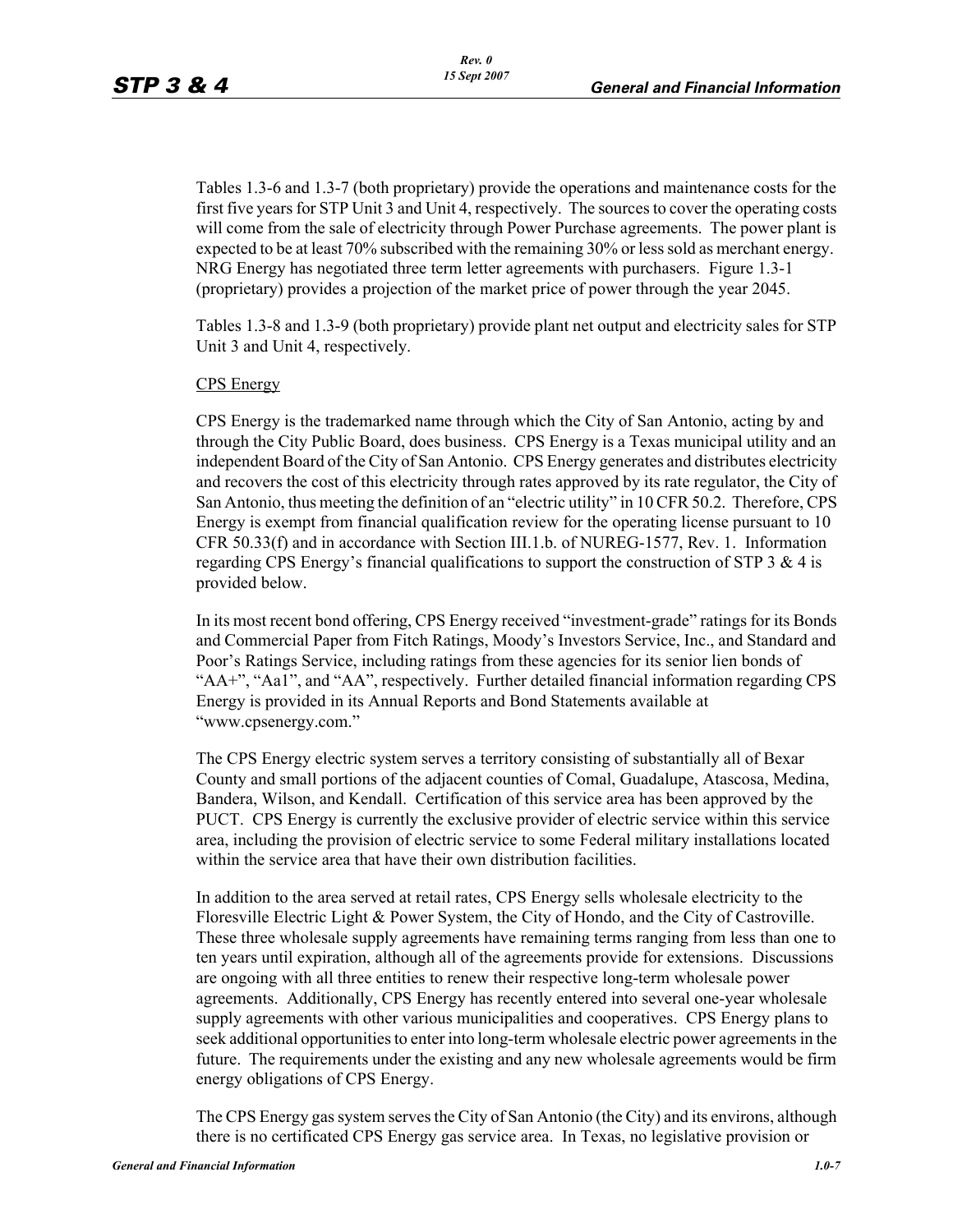regulatory procedure exists for certification of natural gas service areas. As a result, CPS Energy competes against other gas supplying entities on the periphery of its service area. Pursuant to the authority provided by Section 181.026, Texas Utilities Code, among other applicable laws, the City has executed a license agreement ("License Agreement") with the City of Grey Forest, Texas ("Licensee"), dated as July 28, 2003, for a term through May 31, 2028. Pursuant to this License Agreement, the City permits the Licensee to provide, construct, operate and maintain certain natural gas lines within the boundaries of the City which it originally established in 1967 and to provide extensions and other improvements thereto upon compliance with the provisions of the License Agreement and upon the payment to the City of a quarterly license fee of 3.0% of the gross revenues received by the Licensee from the sale of natural gas within the Licensed Area (as defined in the License Agreement). Thus, in the Licensed Area, CPS Energy is in direct competition with Grey Forest Utilities as a supplier of natural gas.

*Rev. 0 15 Sept 2007*

CPS Energy also has 20-year Franchise Agreements with 28 incorporated communities in the San Antonio area. These Franchise Agreements permit CPS Energy to operate its facilities in the city's streets and public ways in exchange for a franchise fee of 3.0% on electric and natural gas revenues earned within their respective municipal boundaries. Of these 28 agreements, 24 expire in 2010; the others expire in 2011, 2017, 2023 and 2024.

Projected costs and other information regarding the source of funds for construction of STP 3 & 4 pursuant to project financing with a DOE loan guarantee have been developed by NRG Energy. This information, which is reflected in Tables 1.3-1 through 1.3-4, is described in further detail in the discussion regarding NRG Energy, and this same information applies to CPS Energy.

# **1.4 Decommissioning Funding Assurance**

The plant owners certify that prior to initial fuel load they will provide financial assurance for decommissioning based upon the NRC minimum "formula" amount calculated pursuant to 10 CFR 50.75(c). Table 1.4-1 provides the current calculation of the NRC formula amount, which is the same for STP 3 and STP 4. This amount will be adjusted annually in accordance with 10 CFR 50.75(b)(2). The applicants' funding proposals to cover those costs in accordance with 10 CFR 50.75 are set forth below.

CPS Energy will provide decommissioning funding assurance for its proportionate obligation for decommissioning based upon its percentage interests in each unit using the external sinking fund method as provided for in 10 CFR 50.75(e)(1)(ii). CPS Energy qualifies to use this as its exclusive mechanism under the provisions of 10 CFR  $50.75(e)(1)(ii)(A)$ , because it is a municipality that establishes its own rates and is able to recover its cost of service allocable to decommissioning. In accordance with the requirements of 10 CFR 50.75(e)(1)(ii), CPS Energy will set aside funds periodically, no less frequently than annually, in a trust fund account segregated from its assets and outside its administrative control and in which the total amount of funds will be sufficient to fund decommissioning at the time permanent cessation of operations is expected.

In accordance with the terms of 10 CFR 50.75(e)(1)(vi), NRG Energy will provide decommissioning funding assurance for its proportionate obligation for decommissioning based upon its percentage interests in each unit using the external sinking fund method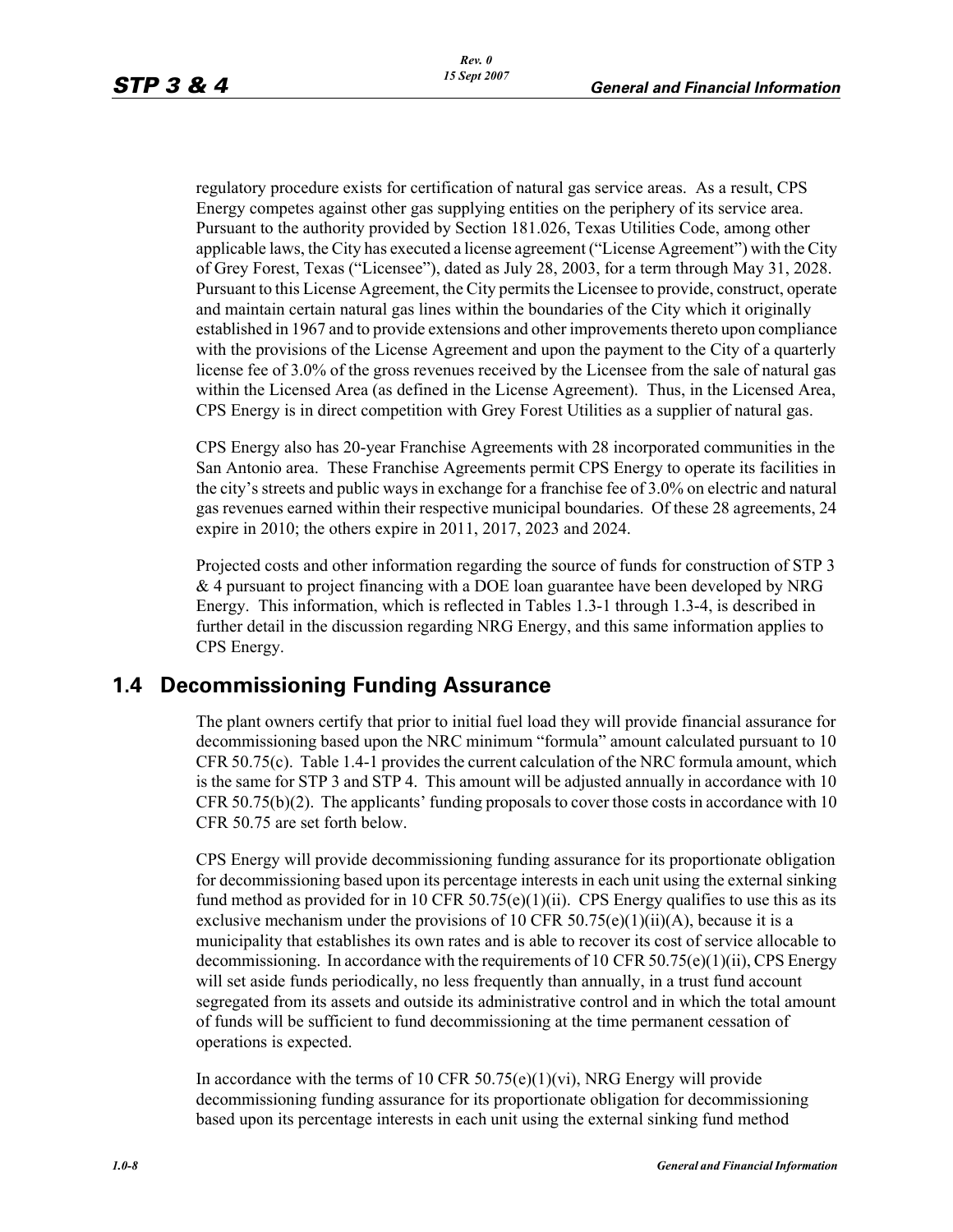consistent with the provisions of 10 CFR 50.75(e)(1)(ii), except that NRG Energy will not ordinarily collect funding from ratepayers. In accordance with the requirements of 10 CFR  $50.75(e)(1)(ii)$ , NRG Energy will set aside funds periodically, no less frequently than annually, in a trust fund account segregated from its assets and outside its administrative control and in which the total amount of funds will be sufficient to fund decommissioning at the time permanent cessation of operations is expected. However, the funds periodically set aside are expected to be generated from sales of power. Although NRG Energy does not technically qualify to use the external sinking fund method as its exclusive mechanism under the provisions of 10 CFR 50.75(e)(1)(ii)(A)&(B), exclusive reliance of this mechanism should be acceptable, because pursuant to House Bill 1386 passed by the Texas Legislature on May 28, 2007 and signed into law by the Governor on June 15, 2007, Texas Law effective September 1, 2007, provides that ratepayers would be obligated to fund the total cost of decommissioning in the event that NRG Energy fails to periodically set aside funds as planned. Tex. Util. Code Ann. § 39.206 (Vernon 1998 and Supp. 2007). Thus, if NRG Energy does not provide periodic funding from its own revenues, Texas Law would provide for a mechanism for funding decommissioning that does meet the requirements of 10 CFR 50.75(e)(1)(ii)(A).

A Decommissioning Report and certifications are provided in Table 1.4-1 consistent with the requirements of 10 CFR 50.75(b) and 0 CFR 50.75(e)(3).

# **1.5 Foreign Ownership Restrictions**

#### CPS Energy

CPS Energy is a Texas municipal utility and an independent Board of the City of San Antonio. CPS Energy is neither owned, controlled, nor dominated by an alien, foreign corporation or foreign government.

#### NRG Energy

NRG South Texas 3 LLC and NRG South Texas 4 LLC operate in the state of Texas and are wholly owned subsidiaries of NRG Energy. NRG Energy is a publicly traded company; its securities are traded on the New York Stock Exchange and are widely held. If NRG Holdings, Inc. is created as NRG Energy's parent, as currently planned, NRG Holdings, Inc. would become the public traded corporation with the same shareholders as NRG Energy. NRG Energy, Inc. would become a wholly owned subsidiary of NRG Holdings, Inc. Thus, the information provided below with respect to NRG Energy would also apply to NRG Holdings, Inc.

Section 13(d) of the Securities Exchange Act of 1934, as amended, 15 U.S.C. 78m(d), requires that a person or entity that owns or controls more than 5% of the securities of a company must file notice with the Securities and Exchange Commission (SEC). Based upon filings with the SEC, NRG Energy is aware of one alien, foreign corporation, or foreign government that holds or may hold more than 5% of the securities of NRG Energy. Orbis Investment Management Ltd and Orbis Asset Management Ltd (Orbis), and associated Bermuda companies with principal offices in Bermuda, have filed a statement indicating that as of December 31, 2006, Orbis owned approximately 5.91% of the NRG Energy shares outstanding at that time. Orbis does not have any representation on the NRG Energy Board of Directors and its SEC filing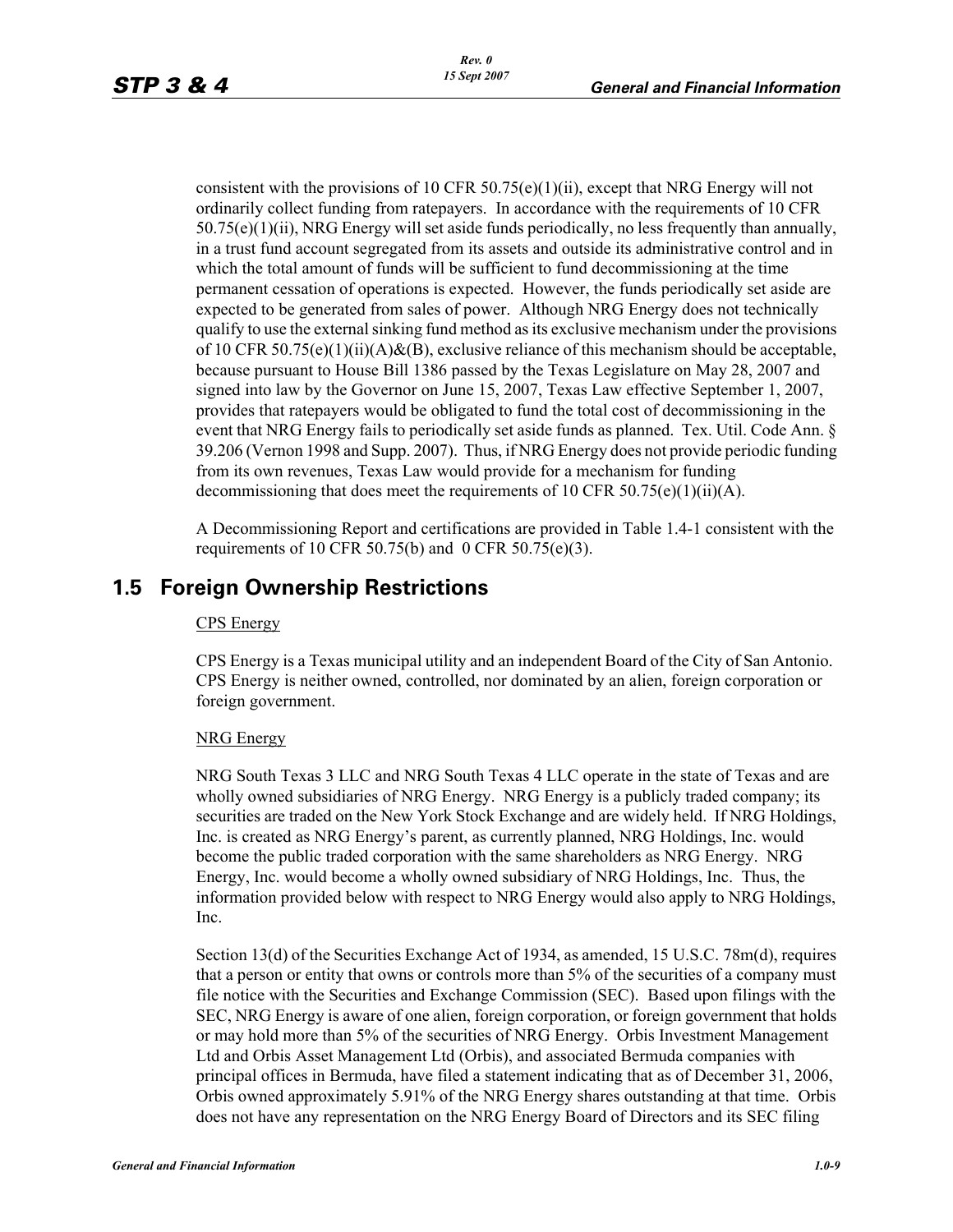specifically certifies that Orbis did not acquire these NRG Energy shares for the purpose of or with the effect of changing or influencing the control of NRG Energy.

The directors and executive officers of NRG Energy are United States citizens, except for one director, Maureen Miskovic, who is a citizen of the United Kingdom and permanent resident of the United States, and one executive officer. A single director with foreign citizenship will not be able to exercise control over NRG Energy, nor will a single executive officer.

There is no reason to believe that NRG Energy is owned, controlled, or dominated by any alien, foreign corporation, or foreign government.

# **1.6 Restricted Data and Classified National Security Information**

The COLA for STP 3 & 4 does not contain any Restricted Data or other Classified National Security Information, nor does it result in any change in access to any Restricted Data or Classified National Security Information. In addition, it is not expected that activities conducted in accordance with the proposed combined license will involve such information. In compliance with Section 145(a) of the Act and 10 CFR 50.37, the applicants agree that they will not permit any individual to have access to or any facility to possess Restricted Data or Classified National Security Information until the individual and/or facility has been approved for such access under the provisions of 10 CFR Part 25 and/or 10 CFR Part 95.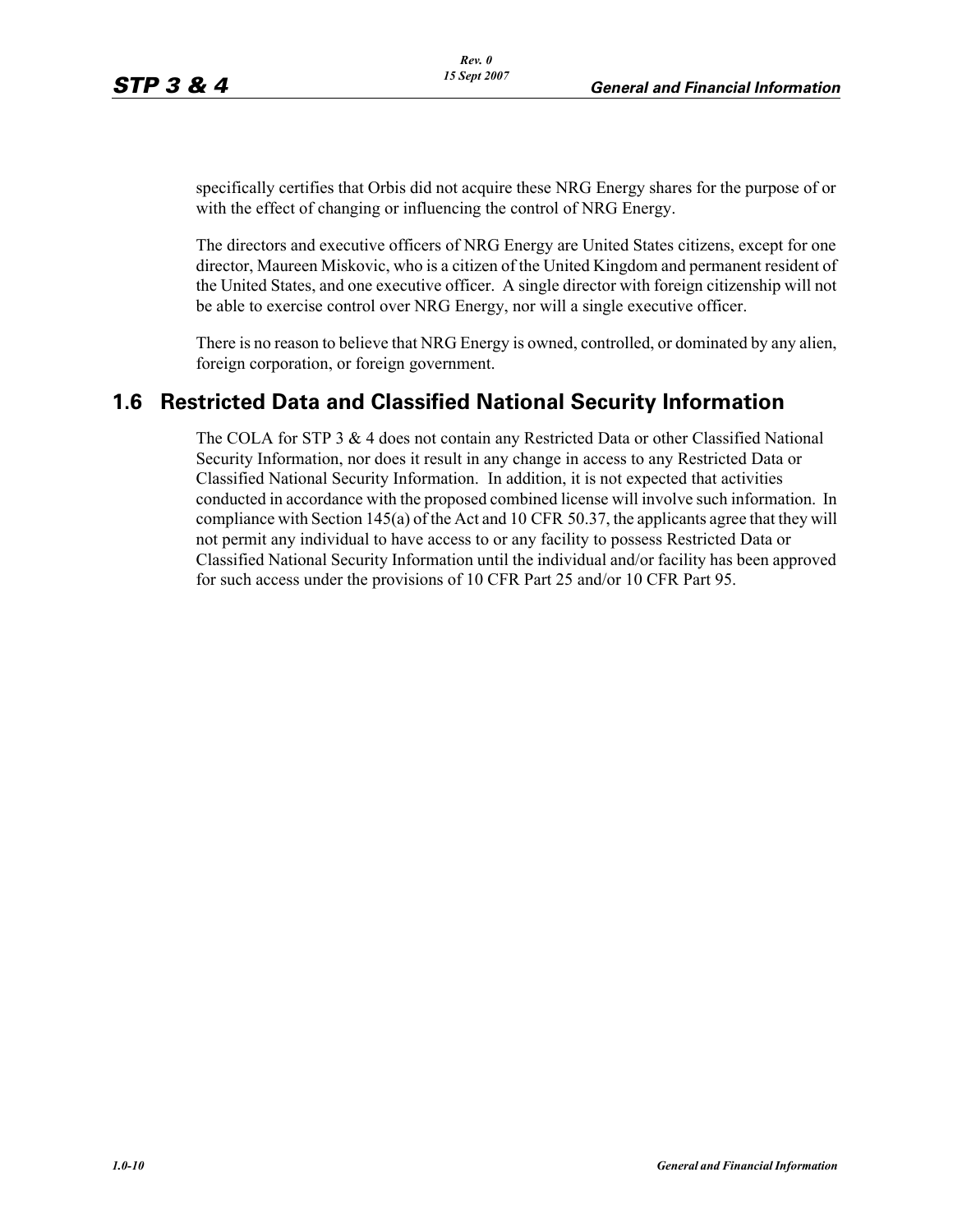|                                                                                                                          | <b>OUGHT ICAGS + LLO, GIRE HIGHT GIGHT OUTIPAINCS</b> |                    |
|--------------------------------------------------------------------------------------------------------------------------|-------------------------------------------------------|--------------------|
| <b>NRG South Texas 3 LLC</b><br><b>NRG South Texas 4 LLC</b><br>1301 McKinney, Suite 2300<br>Houston, Texas 77010        |                                                       |                    |
| <b>Name</b>                                                                                                              | <b>Position</b>                                       | <b>Citizenship</b> |
| Daniels, Edmund                                                                                                          | Manager; VP & Secretary                               | <b>US</b>          |
| Hampton, Dean                                                                                                            | VP; Controller                                        | <b>US</b>          |
| Hill, John B., III                                                                                                       | <b>VP</b>                                             | <b>US</b>          |
| Howell, Kevin                                                                                                            | <b>VP</b>                                             | <b>US</b>          |
| Freeland, Clint Champion                                                                                                 | VP; Treasurer                                         | <b>US</b>          |
| Porlier, Brad                                                                                                            | <b>VP</b>                                             | <b>US</b>          |
| Winn, Steve                                                                                                              | Manager; President                                    | <b>US</b>          |
| NRG Nuclear Development Company, LLC<br>STP 3 & 4 Investments, LLC<br>211 Carnegie Center<br>Princeton, New Jersey 08540 |                                                       |                    |
| Name                                                                                                                     | <b>Position</b>                                       | <b>Citizenship</b> |
| Crane, David                                                                                                             | Manager                                               | <b>US</b>          |
| Daniels, Edmund                                                                                                          | VP & Secretary                                        | <b>US</b>          |
| Flexon, Robert C.                                                                                                        | Manager                                               | US                 |
| Freeland, Clint Champion                                                                                                 | VP; Treasurer                                         | US.                |
| Hampton, Dean                                                                                                            | VP; Controller                                        | <b>US</b>          |
| Hill, John B., III                                                                                                       | <b>VP</b>                                             | <b>US</b>          |
| Howell, Kevin                                                                                                            | <b>VP</b>                                             | <b>US</b>          |
| Porlier, Brad                                                                                                            | <b>VP</b>                                             | <b>US</b>          |
| Winn, Steve                                                                                                              | Manager; President                                    | <b>US</b>          |
|                                                                                                                          |                                                       |                    |

#### **Table 1.2-1 Directors and Officers of NRG South Texas 3 LLC, South Texas 4 LLC, and their Parent Companies**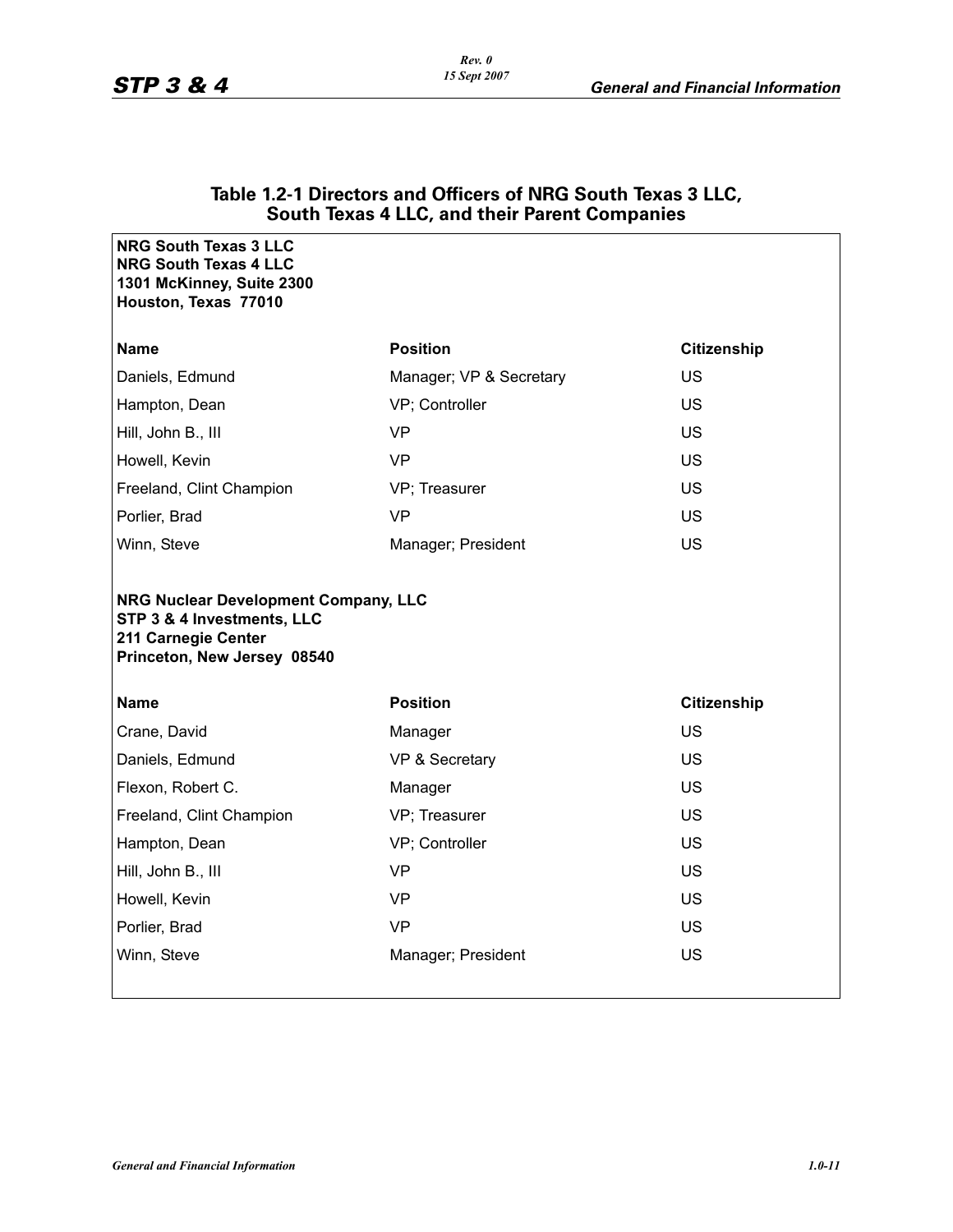| NRG Holdings, Inc.<br>NRG Energy, Inc.<br>211 Carnegie Center<br>Princeton, New Jersey 08540 |                                       |                    |
|----------------------------------------------------------------------------------------------|---------------------------------------|--------------------|
| <b>Name</b>                                                                                  | <b>Position</b>                       | <b>Citizenship</b> |
| Baudier, Jeffrey M.                                                                          | Sr VP; President South Central Region | US                 |
| Brewster, John P.                                                                            | Exec VP                               | <b>US</b>          |
| Burke, Carolyn J.                                                                            | VP; Controller                        | <b>US</b>          |
| Chlebowski, John F.                                                                          | Board - Director                      | <b>US</b>          |
| Coben, Lawrence S.                                                                           | Board - Director                      | US                 |
| Cosgrove, Howard E.                                                                          | Director; Chairman of the Board       | <b>US</b>          |
| Crane, David                                                                                 | Director; President; CEO              | <b>US</b>          |
| Cropper, Stephen L.                                                                          | Board - Director                      | <b>US</b>          |
| Dehne, Tanuja M.                                                                             | Corporate Secretary                   | <b>US</b>          |
| Flexon, Robert C.                                                                            | Exec VP; CFO                          | <b>US</b>          |
| Hantke, William E.                                                                           | Board - Director                      | <b>US</b>          |
| Hill, John B., III                                                                           | Exec VP; President Texas Region       | US.                |
| Hobby, Paul W.                                                                               | Board - Director                      | <b>US</b>          |
| Hoffman, Steve                                                                               | Sr VP; President West Region          | <b>US</b>          |
| Howell, Kevin T.                                                                             | Exec VP; President Commercial Ops     | <b>US</b>          |
| Miskovic, Maureen                                                                            | Board - Director                      | UK *               |
| Murphy, John Andrew                                                                          | Exec VP; General Counsel              | US                 |
| Ragan, John W.                                                                               | Exec VP; President Northeast Region   | US.                |
| Schaumberg, Anne C.                                                                          | Board - Director                      | <b>US</b>          |
| Tate, Herbert H.                                                                             | Board - Director                      | <b>US</b>          |
| Weidemeyer, Thomas H.                                                                        | Board - Director                      | <b>US</b>          |
| Winn, Steve                                                                                  | Exec VP                               | US                 |
| Young, Walter R.                                                                             | Board - Director                      | <b>US</b>          |
|                                                                                              |                                       |                    |

### **Table 1.2-1 Directors and Officers of NRG South Texas 3 LLC, South Texas 4 LLC, and their Parent Companies (Continued)**

\* Permanent resident of the United States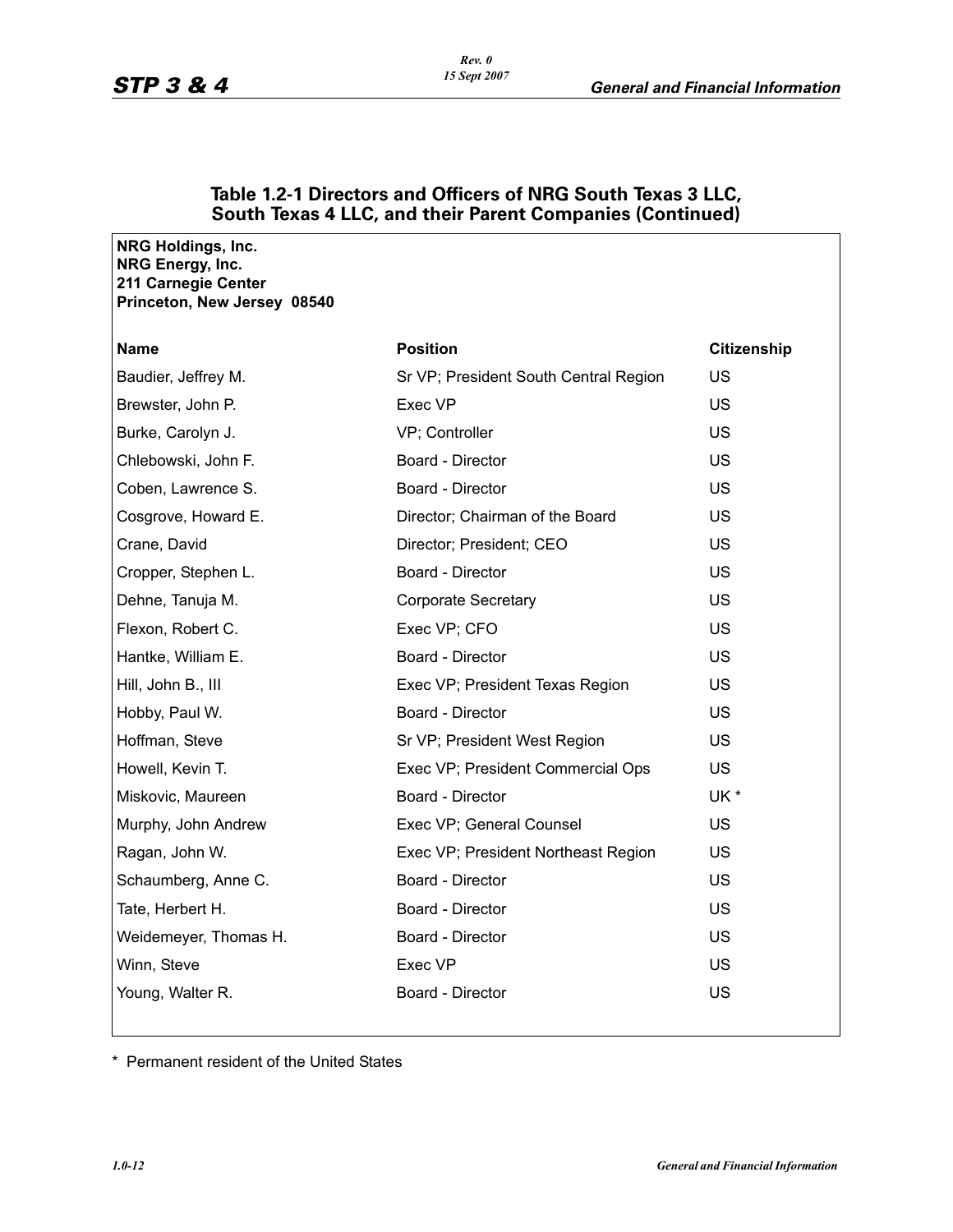### **Table 1.2-2 Trustees and Senior Executive Team of CPS Energy**

**City Public Service Board of San Antonio, Texas (CPS Energy) P.O. Box 1771 San Antonio, Texas 78296**

| <b>Name</b>            | <b>Position</b>           | <b>Citizenship</b> |
|------------------------|---------------------------|--------------------|
| Bartley, Stephen L.    | Exec VP                   | US                 |
| Gay, Clayton T., Jr.   | Trustee                   | US                 |
| Geis, Aurora           | Trustee                   | <b>US</b>          |
| Hardberger, Phil       | Mayor; ex-officio Trustee | US                 |
| Hennigan, Stephen S.   | <b>Trustee</b>            | <b>US</b>          |
| Kotara, Michael K.     | Exec VP                   | <b>US</b>          |
| Lee, Milton B.         | General Manager and CEO   | US.                |
| Lujan, Al              | Exec VP                   | US                 |
| Sanchez, Alvaro, Jr.   | <b>Trustee</b>            | <b>US</b>          |
| Shellman, Carolyn E.   | Sr VP; Gen Counsel        | US                 |
| Williamson, Richard E. | Exec VP; CFO              | <b>US</b>          |
|                        |                           |                    |

*Rev. 0 15 Sept 2007*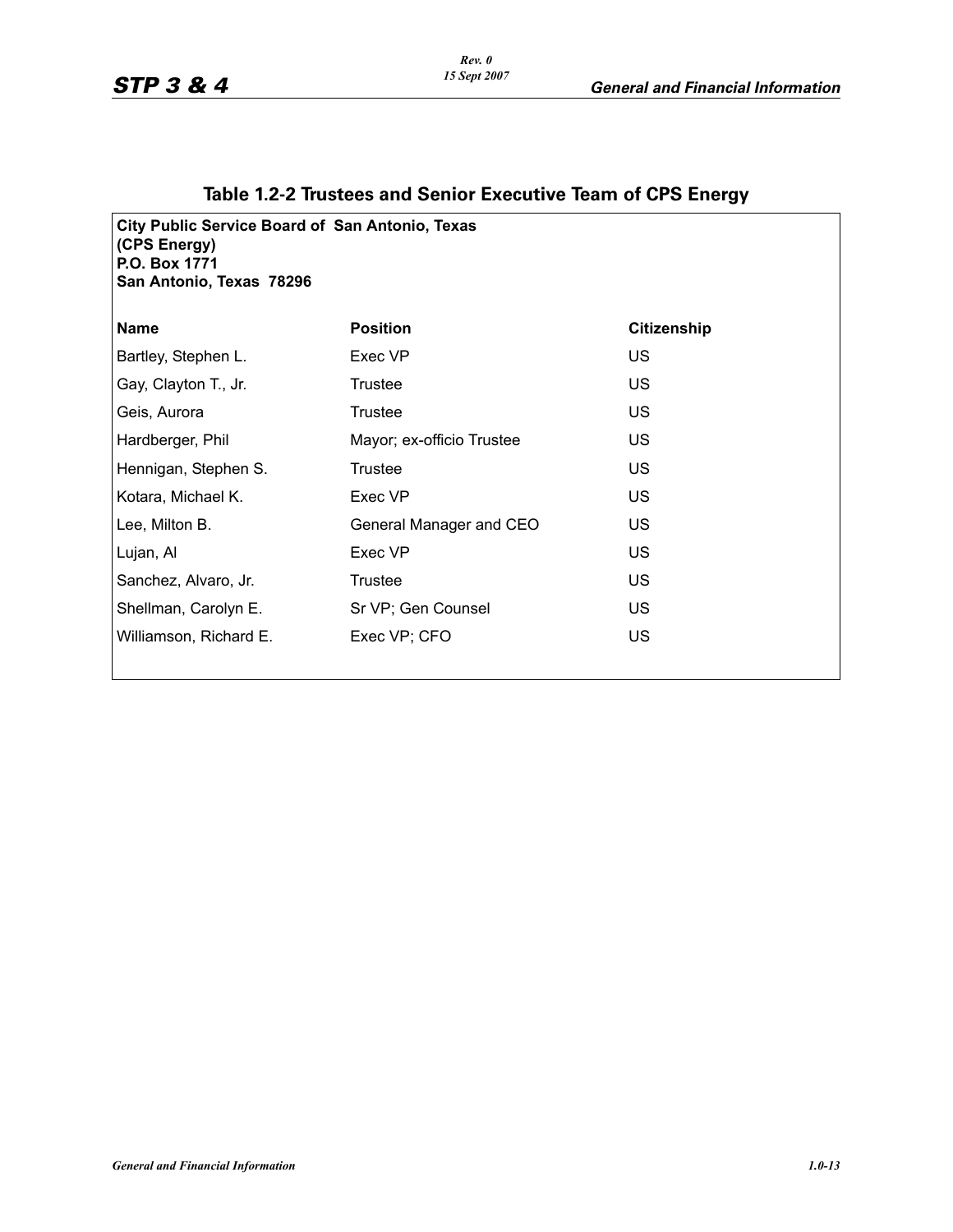| <b>Name</b>       | <b>Position</b>                                          | <b>Citizenship</b> | <b>Address</b>                                                     |
|-------------------|----------------------------------------------------------|--------------------|--------------------------------------------------------------------|
| Crane, David      | <b>Director</b>                                          | US.                | 211 Carnegie Center<br>Princeton, NJ 08540                         |
| Crenshaw, John    | VP Engineering & Construction,<br><b>Units 3 &amp; 4</b> | <b>US</b>          | <b>PO Box 289</b><br>Wadsworth, TX 77483                           |
| Halpin, Ed        | Site VP                                                  | <b>US</b>          | <b>PO Box 289</b><br>Wadsworth, TX 77483                           |
| Kirksey, Chris    | Director                                                 | <b>US</b>          | 721 Barton Springs Road<br>Austin, TX 78704                        |
| Mallen, Frank     | GM & Asst to the CEO                                     | <b>US</b>          | <b>PO Box 289</b><br>Wadsworth, TX 77483                           |
| McBurnett, Mark   | VP Oversight/Regulatory<br>Affairs, Units 3 & 4          | <b>US</b>          | <b>PO Box 289</b><br>Wadsworth, TX 77483                           |
| Meier, Mike       | <b>VP Shared Services</b>                                | <b>US</b>          | <b>PO Box 289</b><br>Wadsworth, TX 77483                           |
| Nesrsta, Jim, Jr. | <b>Director</b>                                          | <b>US</b>          | 145 Navarro<br>San Antonio, TX 78205                               |
| Rencurrel, Dave   | VP Engineering & Alliances                               | <b>US</b>          | <b>PO Box 289</b><br>Wadsworth, TX 77483                           |
| Richards, Kevin   | Group VP, Units 3 & 4                                    | US                 | <b>PO Box 289</b><br>Wadsworth, TX 77483                           |
| Sheppard, Joe     | President & CEO, President of<br>the Board               | <b>US</b>          | <b>PO Box 289</b><br>Wadsworth, TX 77483                           |
| Wood, Jon         | <b>Board Secretary</b>                                   | <b>US</b>          | 112 E. Pecan Street,<br><b>Suite 1800</b><br>San Antonio, TX 78205 |

# **Table 1.2-3 Directors and Officers of STP Nuclear Operating Company**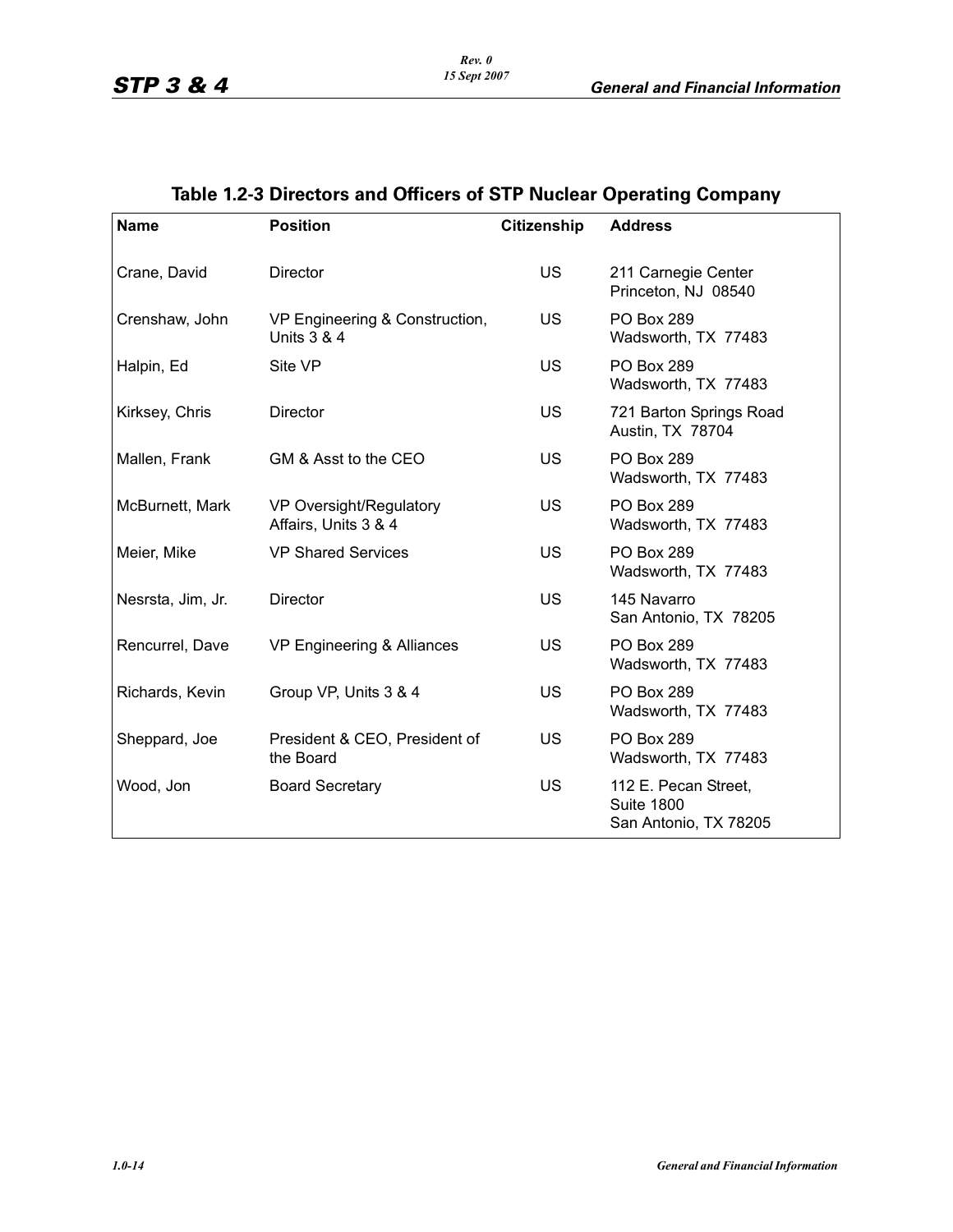| <b>General and Financial Information</b> | 1.0-15 |
|------------------------------------------|--------|
|------------------------------------------|--------|

|                                         | e-mail              | mike.reddell@baycitytribune.com<br>news@baycitytribune.com | tdoyle@vicad.com    | showerton@vicad.com<br>jtriplett@vicad.com | Elliott.blackburn@thefacts.com<br>news@thefacts.com | cbarbee@leader-news.com | editor@palaciosbeacon.com<br>nickwest@wcnet.net | Laura.goldberg@chron.com<br><u>Tom.fowler@chron.com</u> | kwarbelow@statesman.com                    | whitehurstt@caller.com      | gnewsom@express-news.net<br><u>nfoy@express-news.net</u> |                  | mgraczyk@ap.org  | bschadewald@bizjournals.com  | thaddeus.herrick@wsj.com | Eileen.Moustakis@reuters.com<br><u>Eileen.ogrady@reuters.com</u>                                                                                                     | kristen.mcnamara@dowjones.com                | editors@worldnuclear.org      | jenny_weil@platts.com        |
|-----------------------------------------|---------------------|------------------------------------------------------------|---------------------|--------------------------------------------|-----------------------------------------------------|-------------------------|-------------------------------------------------|---------------------------------------------------------|--------------------------------------------|-----------------------------|----------------------------------------------------------|------------------|------------------|------------------------------|--------------------------|----------------------------------------------------------------------------------------------------------------------------------------------------------------------|----------------------------------------------|-------------------------------|------------------------------|
|                                         | Fax                 | 979-244-5908                                               | 361-574-1220        | 979-244-1708                               | 979-265-7885                                        | 979-543-0097            | 361-972-2610                                    | 713-220-6806                                            | 512-445-3971                               | 361-886-3732                | 210-250-3105                                             | 210.828.7883     | 281-872-9988     | 713.968.8025<br>713.963.0482 | 713.547.9228             | 646-223-6079                                                                                                                                                         | 713.547.9234                                 | $011 - 41 - 58 -$<br>286-6845 | 202.383.2125                 |
| Table 1.2-4 Trade and News Publications | Phone               | 979-245-5555                                               | 361-574-1271        | 979-244-1330                               | 979-265-7411                                        | 979-543-3363            | 361-972-3009                                    | 713-220-7171                                            | 512-912-3500                               | 361-884-2011                | 210-250-3000<br>210-250-3219                             | 210.828.7660     | 281-872-8900     | 713.688.8811<br>ext. 133     | 713.547.9211             | Cell: 646-281-6074<br>713-210-8522<br>646-223-6074                                                                                                                   | 713.227.5440<br>201.938.2061                 | 011-41-58-286-6111            | 202-383-2163<br>202-383-2170 |
|                                         | Contact             | <b>Mike Reddell</b>                                        | <b>Thomas Doyle</b> | Sharon Howerton<br>Judy Triplett           | Elliott Blackburn                                   | eee<br>Chris Barl       | Leita Hooper<br><b>Nick West</b>                | Laura Goldberg<br>Tom Fowler                            | rbelow,<br><b>Bus. Editor</b><br>Kathy Wai | Tom Whitehurst              | Gary Newsom<br>City Desk                                 | Eric Ketcherside | Mike Graczyk     | <b>Bill Schadewald</b>       | Herrick<br>Thaddeus      | Eileen Moustakis<br>Eileen O <grady< td=""><td>Kristen McNamara<br/>ieke<br/><b>Michael R</b></td><td>John Shepherd</td><td>Elaine Hiruo<br/>Jenny Wei</td></grady<> | Kristen McNamara<br>ieke<br><b>Michael R</b> | John Shepherd                 | Elaine Hiruo<br>Jenny Wei    |
|                                         | <b>Organization</b> | Bay City Tribune                                           | Victoria Advocate   | Matagorda Advocate                         | Brazosport Facts                                    | El Campo Leader-News    | Palacios Beacon                                 | Houston Chronicle                                       | Austin American Statesman                  | Corpus Christi Caller Times | San Antonio Express News                                 | S.A. Current     | Associated Press | Houston Business Journal     | Wall St. Journal         | <b>Reuters</b>                                                                                                                                                       | Dow Jones                                    | Nuc Net                       | Nucleonics Week              |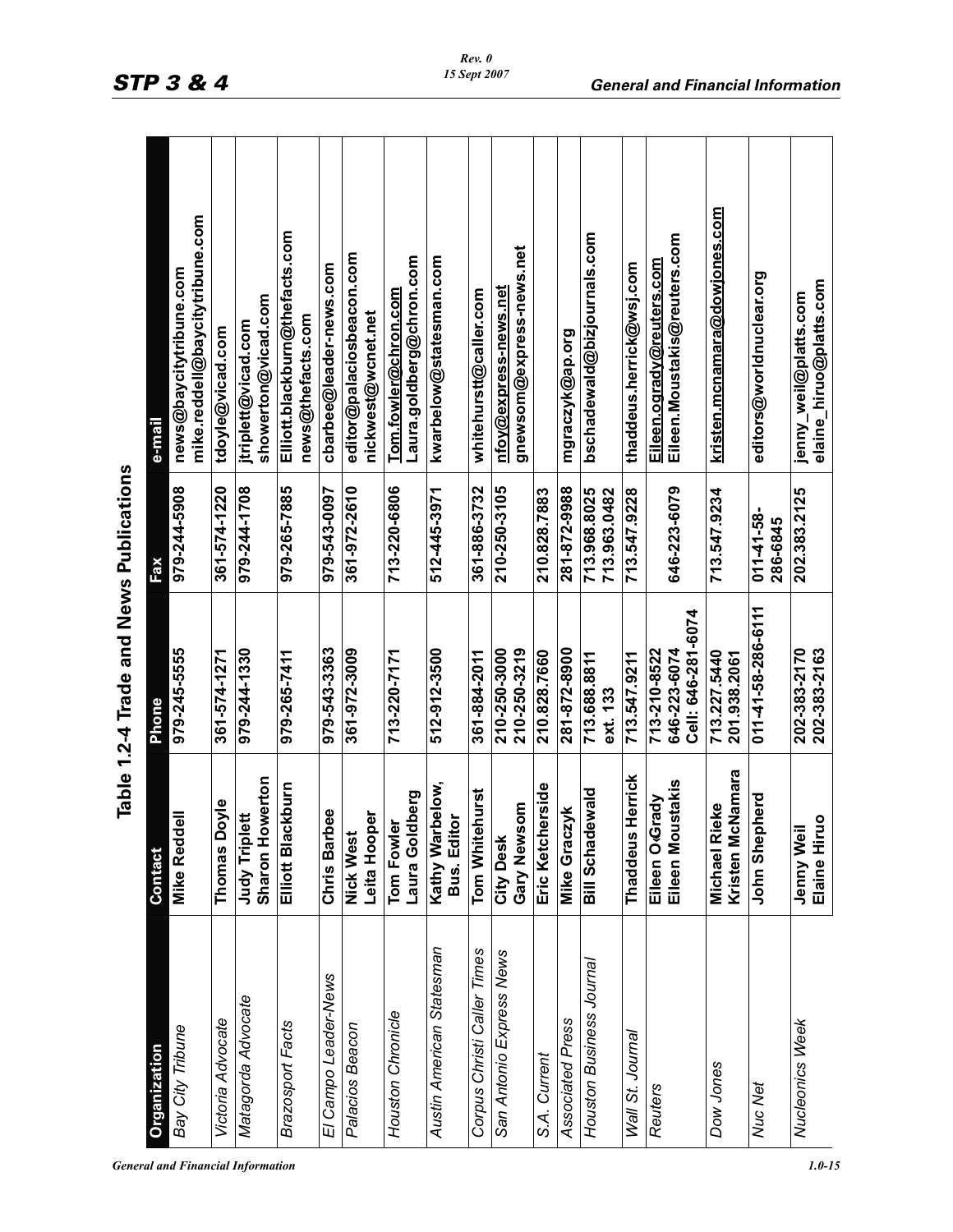| Scott Pet<br><b>Douglas</b><br>Ernie Cu<br>KAVU TV (Victoria Ch. 25)<br>KIOX/KXGJ 96.9 FM<br>KHOU TV (CBS 11)<br>Power Engineering<br>KTRK TV (ABC 13)<br>KPRC TV (NBC 2)<br>KRIV TV (FOX 26)<br><b>KMKS 102.5 FM</b><br>KUHF 88.7 FM<br><b>KZRC 92.5 FM</b><br>KTRH AM 740<br>KNWS TV 51<br>Ψ | ominquez<br>Kay/Larry Sandlin<br>J. Smith,<br>Thelma Wiggins<br>Newal Agnihotri<br>Dave Strickland<br>Jolinda Capello<br>Bryan Erickson<br>erson<br>Steve Kerekes<br><b>Senior Editor</b><br>Ken Cockroft<br><b>Tim Michaels</b><br>nnar<br>Debra Fraser<br>(VP & News<br>Rick Michal<br>Bill Bishop<br>David Flin<br><b>Phil Grant</b><br>Ruben D<br>Contact | 011-44-20-8269-<br>979-244-4242<br>-8046<br>979-245-4642<br>713-521-4388<br>713-663-4505<br>202-739-8044<br>713-212-8812<br>713-778-4972<br>-8073<br>979-323-7771<br>512.575.2500<br>713-479-2801<br>708.579.8244<br>713-743-0887<br>713-663-4501<br>918.831.9851<br>713.974.6397<br>630.858.6161<br>Phone<br>7772 | 979-245-6463<br>713-781-4930<br>713-479-2859<br>979-245-0107<br>713-743-1818<br>708-671-1202<br>713-521-4381<br>713-663-4595<br>713-663-4648<br>202-785-4113<br>512.575.2255<br>713-212-8957<br>708.352.6464<br>713.975.6397<br>630.858.8787<br>$011 - 44 - 20 -$<br>8269-7804<br>Fax | bryanerickson@clearchannel.com<br>dave.strickland@abc.com<br><u>douglas@pennwell.com</u><br>dflin@wilmington.co.uk<br>newsdesk@fox26.com<br>kcockroft@kprc.com<br>jolinda@goinfo.com<br><u>phil.grant@abc.com</u><br>tmichael@x97.com<br>KZRC@KZRC.com<br>kmks@kmks.com<br>Dfraser@kuhf.org<br>news@khou.com<br>rmichal@ans.org<br>sck@nei.org<br>jsp@nei.org<br>tlw@nei.org<br>e-mail |
|------------------------------------------------------------------------------------------------------------------------------------------------------------------------------------------------------------------------------------------------------------------------------------------------|---------------------------------------------------------------------------------------------------------------------------------------------------------------------------------------------------------------------------------------------------------------------------------------------------------------------------------------------------------------|--------------------------------------------------------------------------------------------------------------------------------------------------------------------------------------------------------------------------------------------------------------------------------------------------------------------|---------------------------------------------------------------------------------------------------------------------------------------------------------------------------------------------------------------------------------------------------------------------------------------|----------------------------------------------------------------------------------------------------------------------------------------------------------------------------------------------------------------------------------------------------------------------------------------------------------------------------------------------------------------------------------------|
| Dan Bay<br>Northland Cable TV for PSAs                                                                                                                                                                                                                                                         | Betty Jiminez<br>iiss<br>Director)                                                                                                                                                                                                                                                                                                                            | 979-245-5511                                                                                                                                                                                                                                                                                                       | 979-245-8256                                                                                                                                                                                                                                                                          |                                                                                                                                                                                                                                                                                                                                                                                        |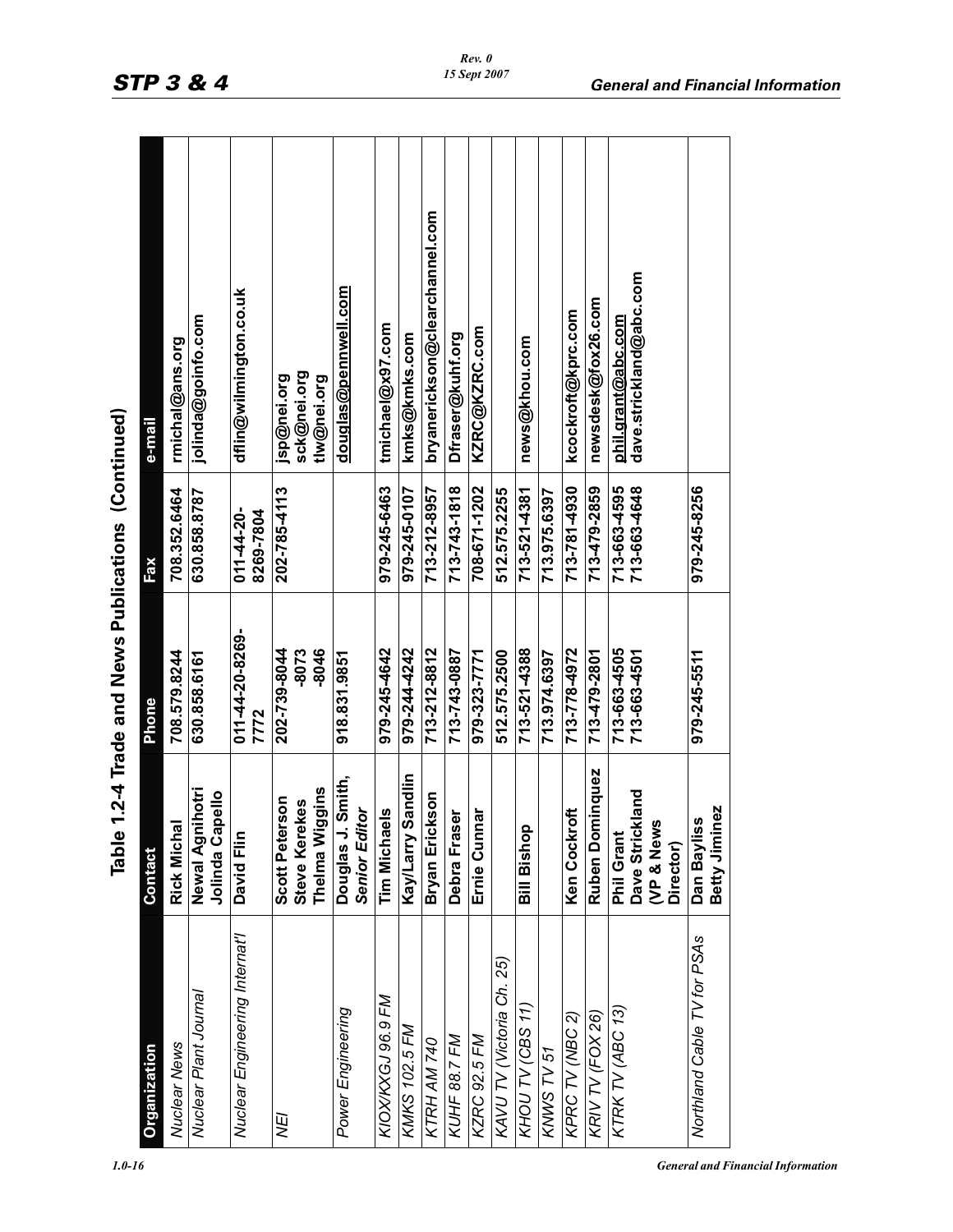**Table 1.3-1 Summary of Project Costs for STP Unit 3 (Proprietary) \***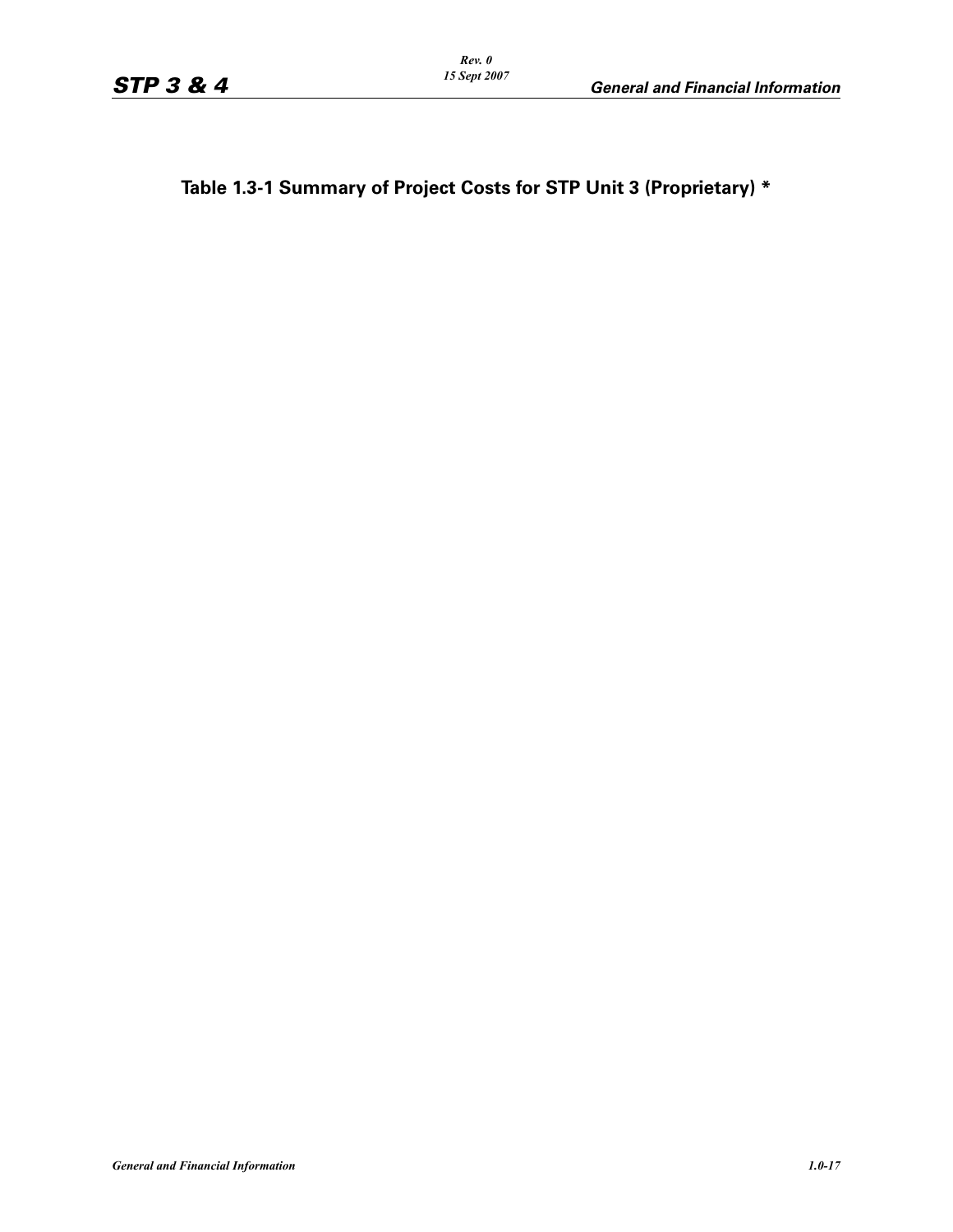**Table 1.3-2 Summary of Project Costs for STP Unit 4 (Proprietary) \***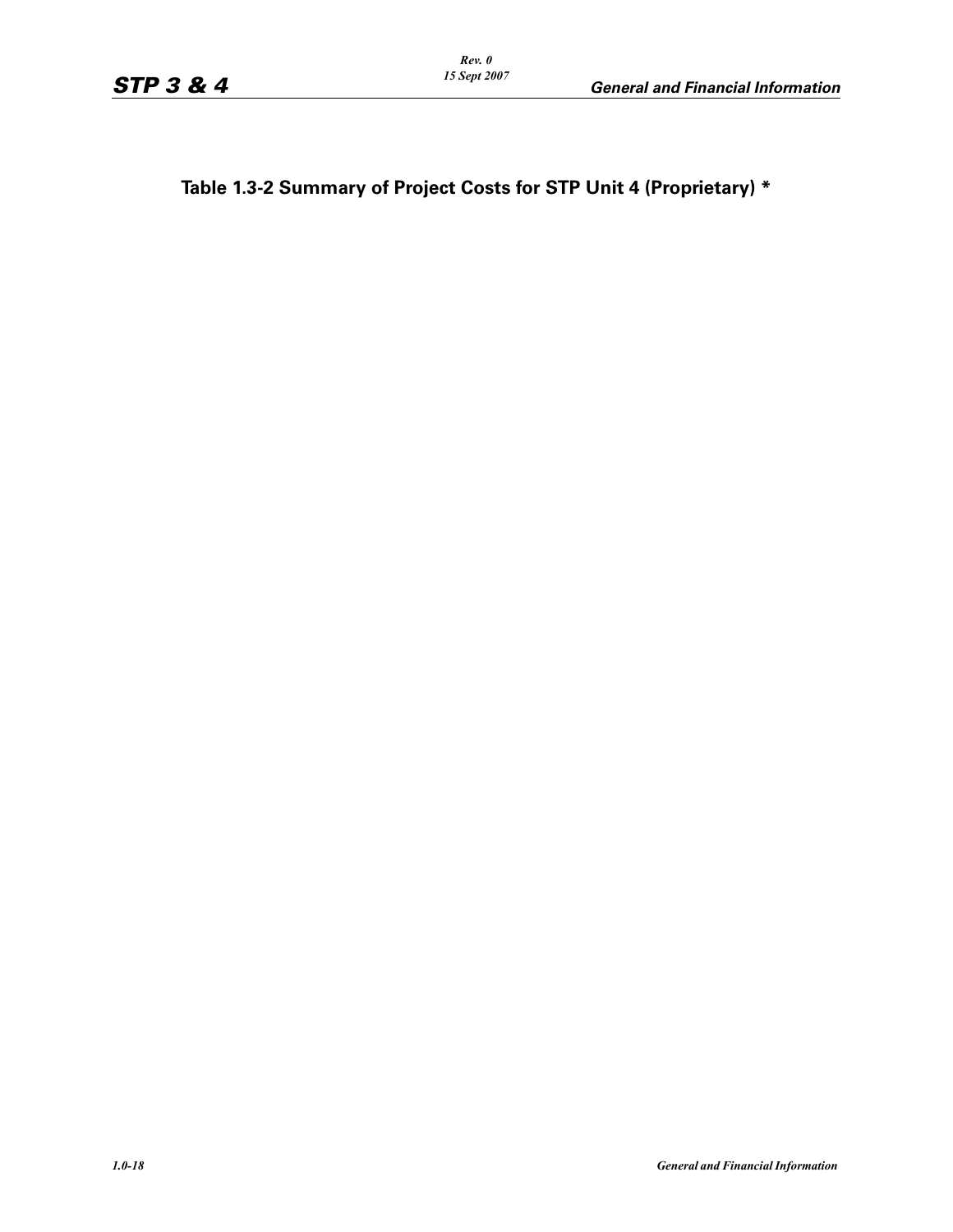### **Table 1.3-3 Sources of Construction Funds, STP Unit 3 (Proprietary)**

### **Table 1.3-4 Sources of Construction Funds, STP Unit 4 (Proprietary)**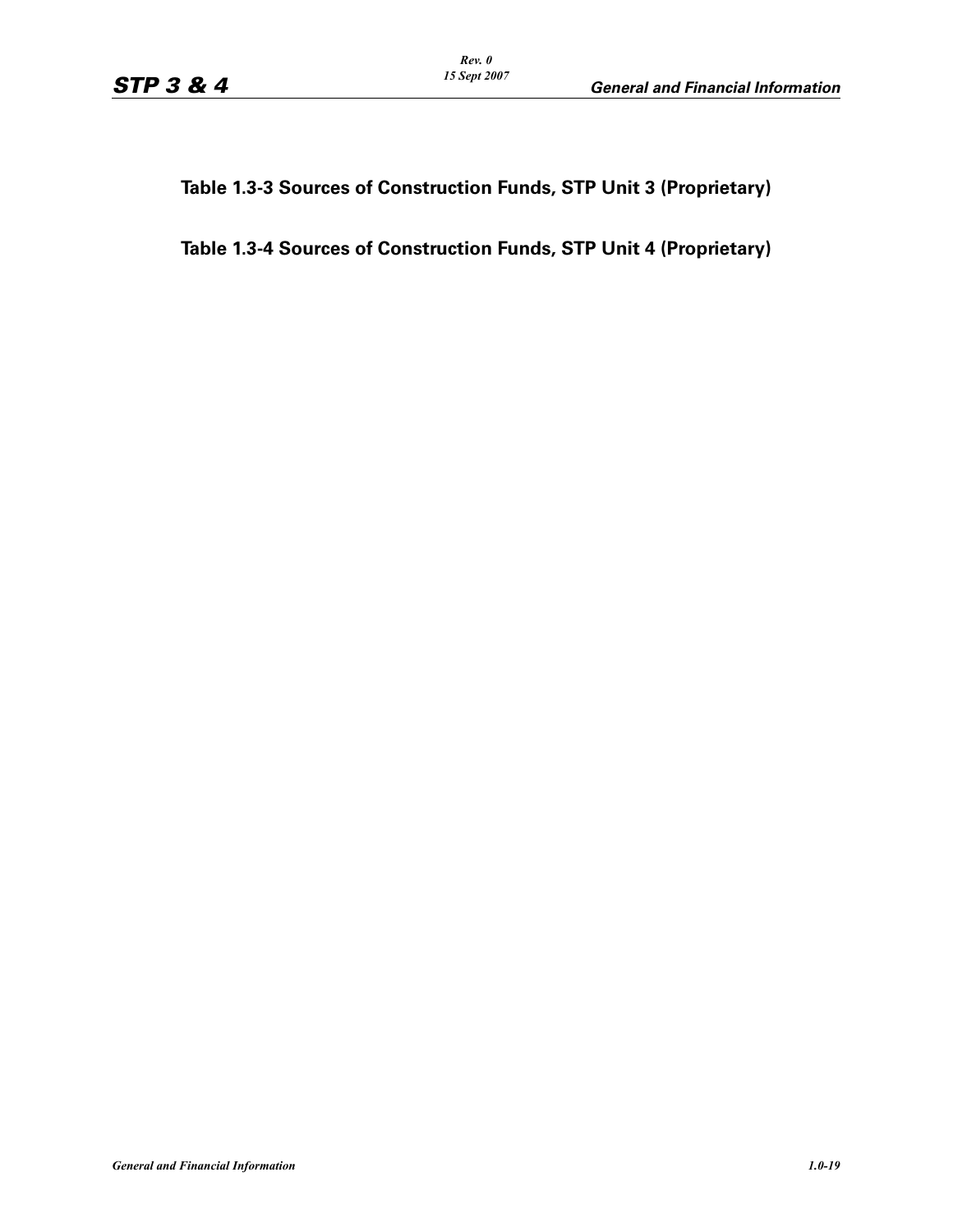**Table 1.3-5 Combined Funding Sources for STP 3 & 4 (Proprietary)**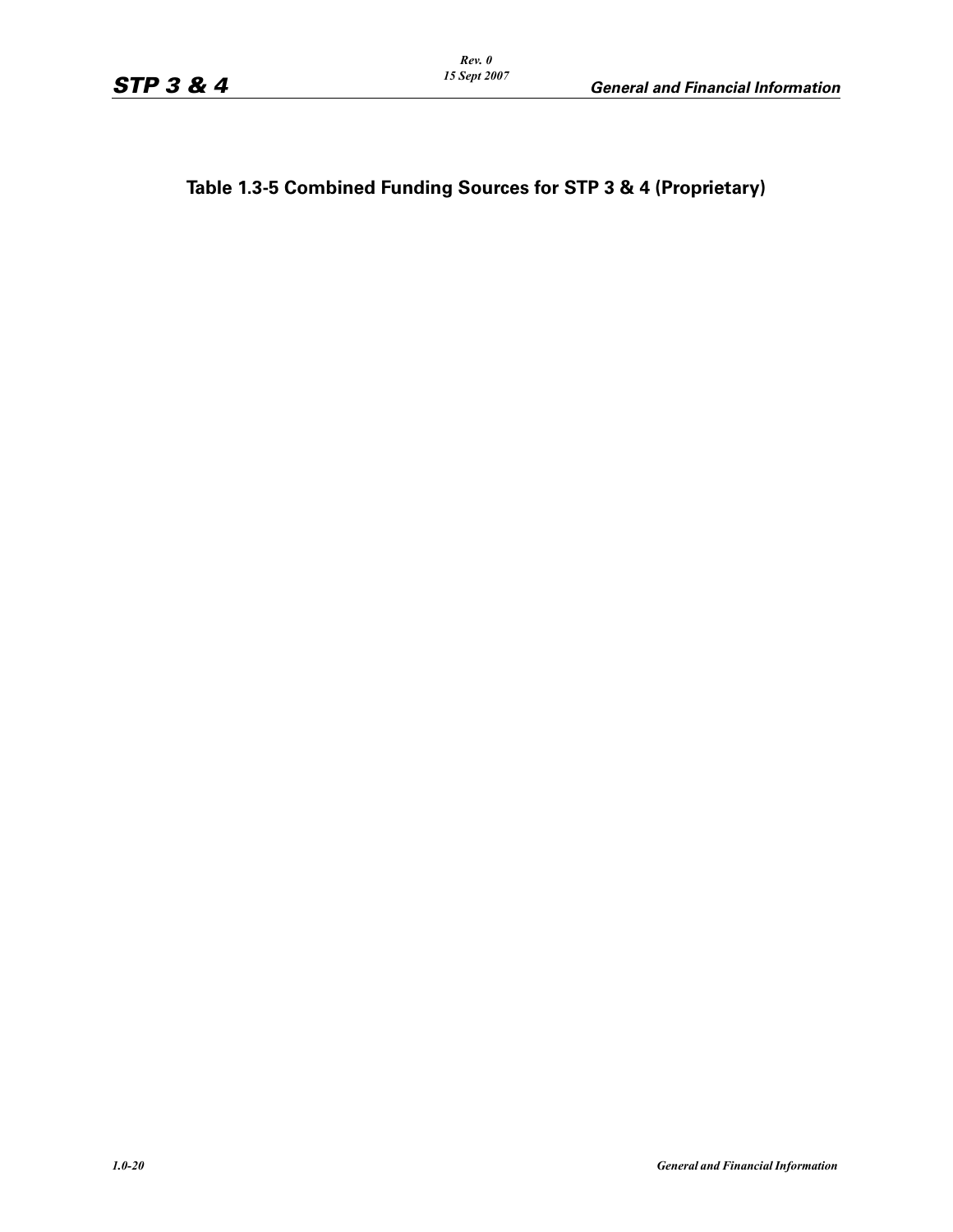#### **Table 1.3-6 STP Unit 3 Operations and Maintenance Costs for the First Five Years (Proprietary)**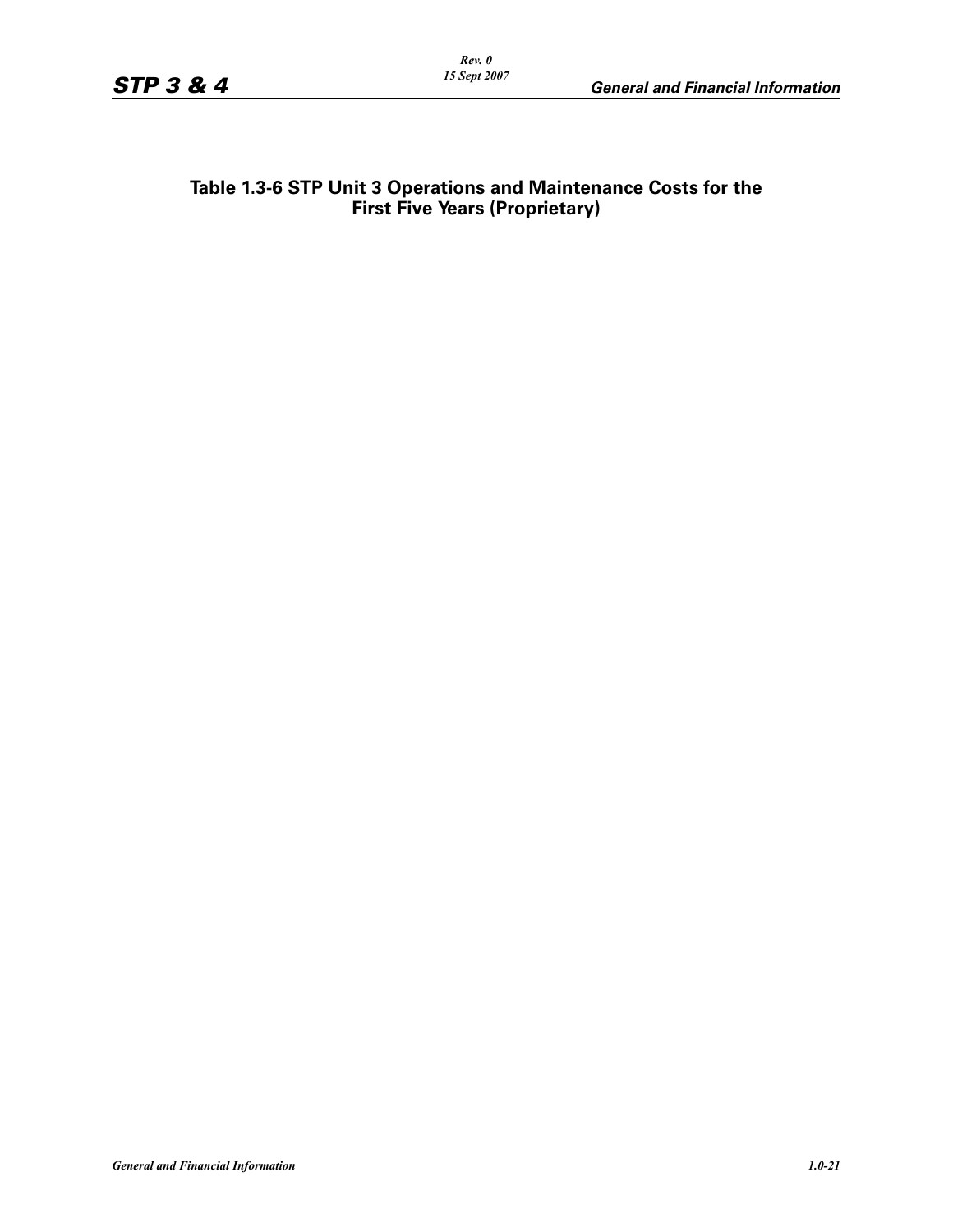### **Table 1.3-7 STP Unit 4 Operations and Maintenance Costs for the First Five Years (Proprietary)**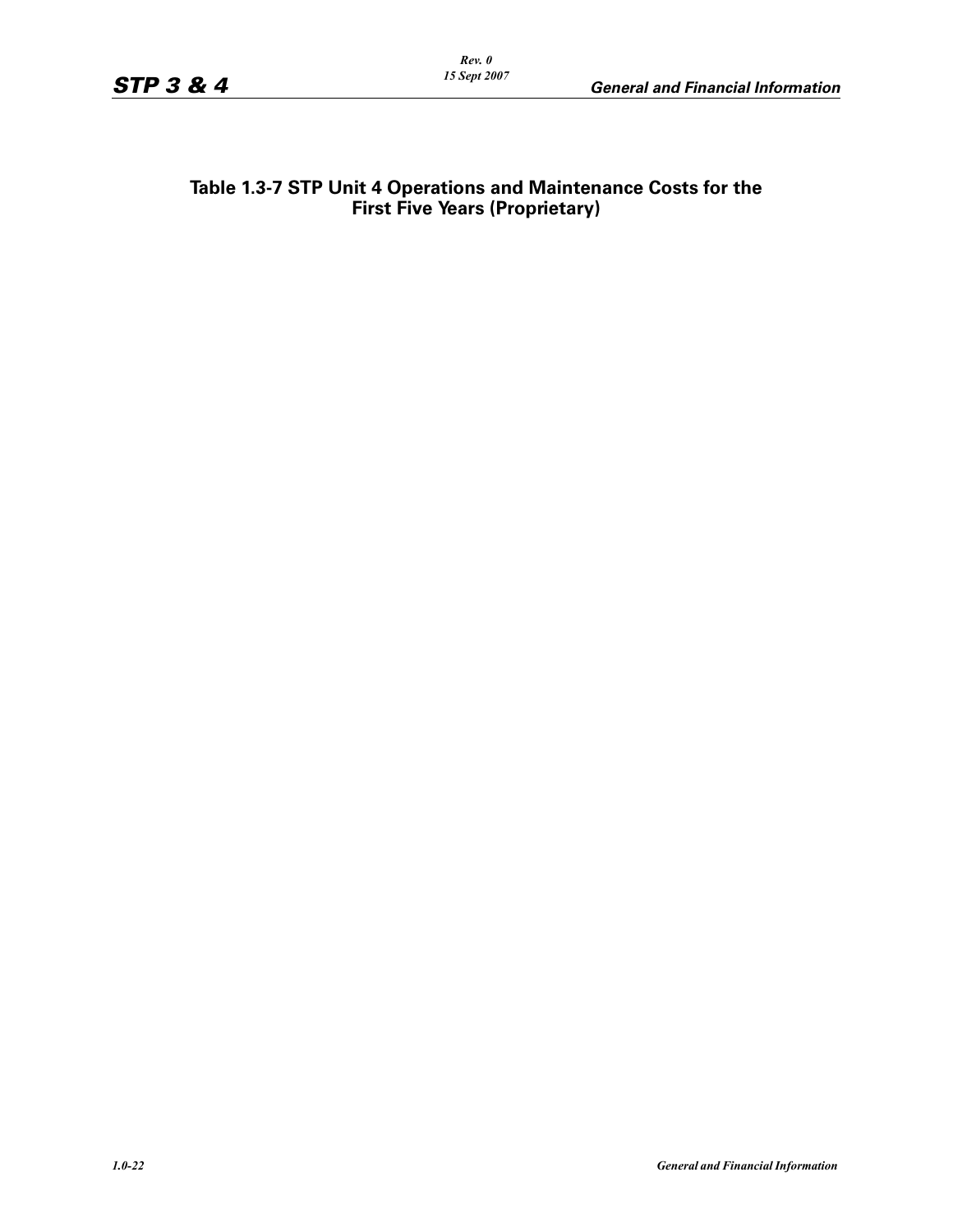**Table 1.3-8 STP Unit 3 Plant Performance (Proprietary)**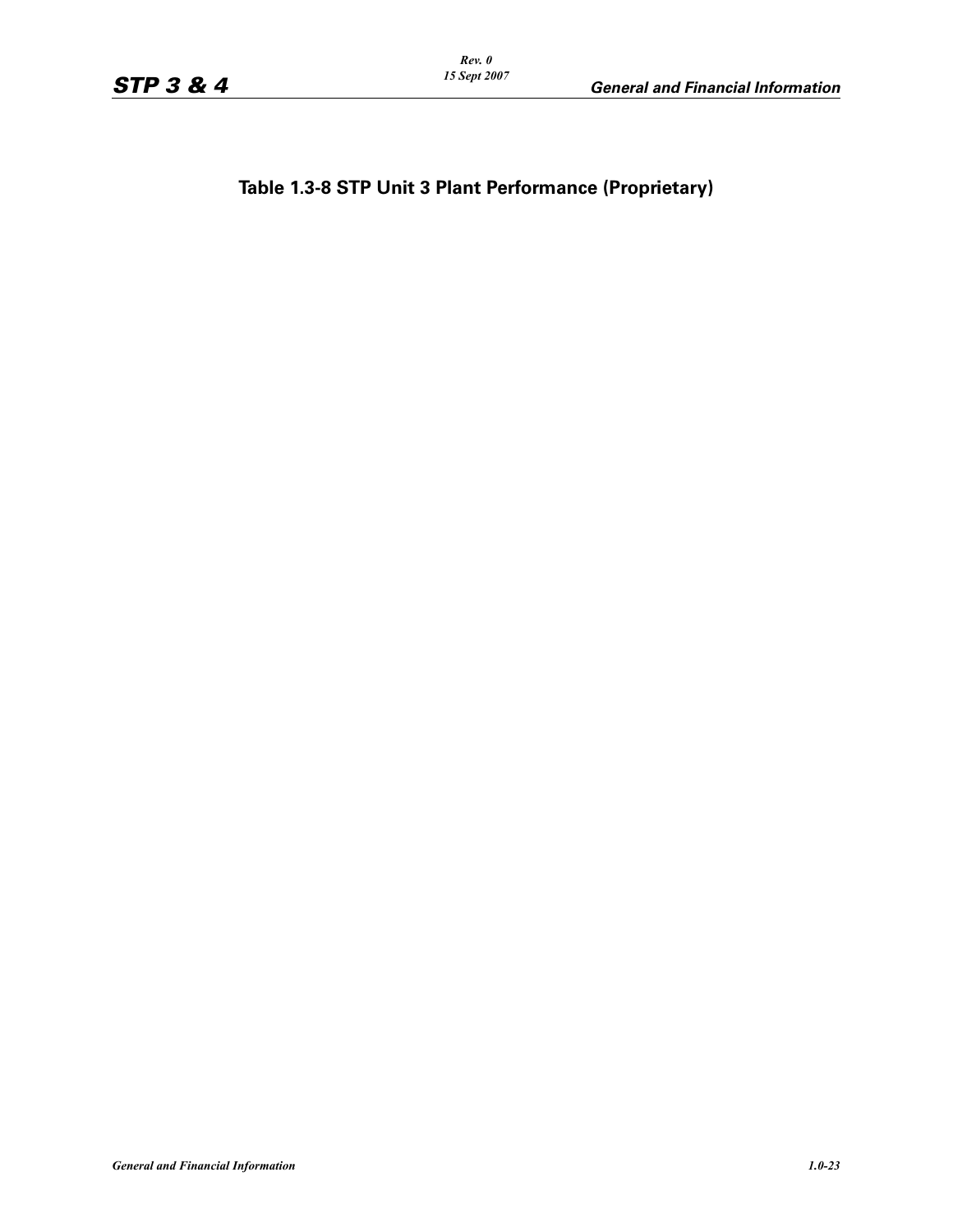**Table 1.3-9 STP Unit 4 Plant Performance (Proprietary)**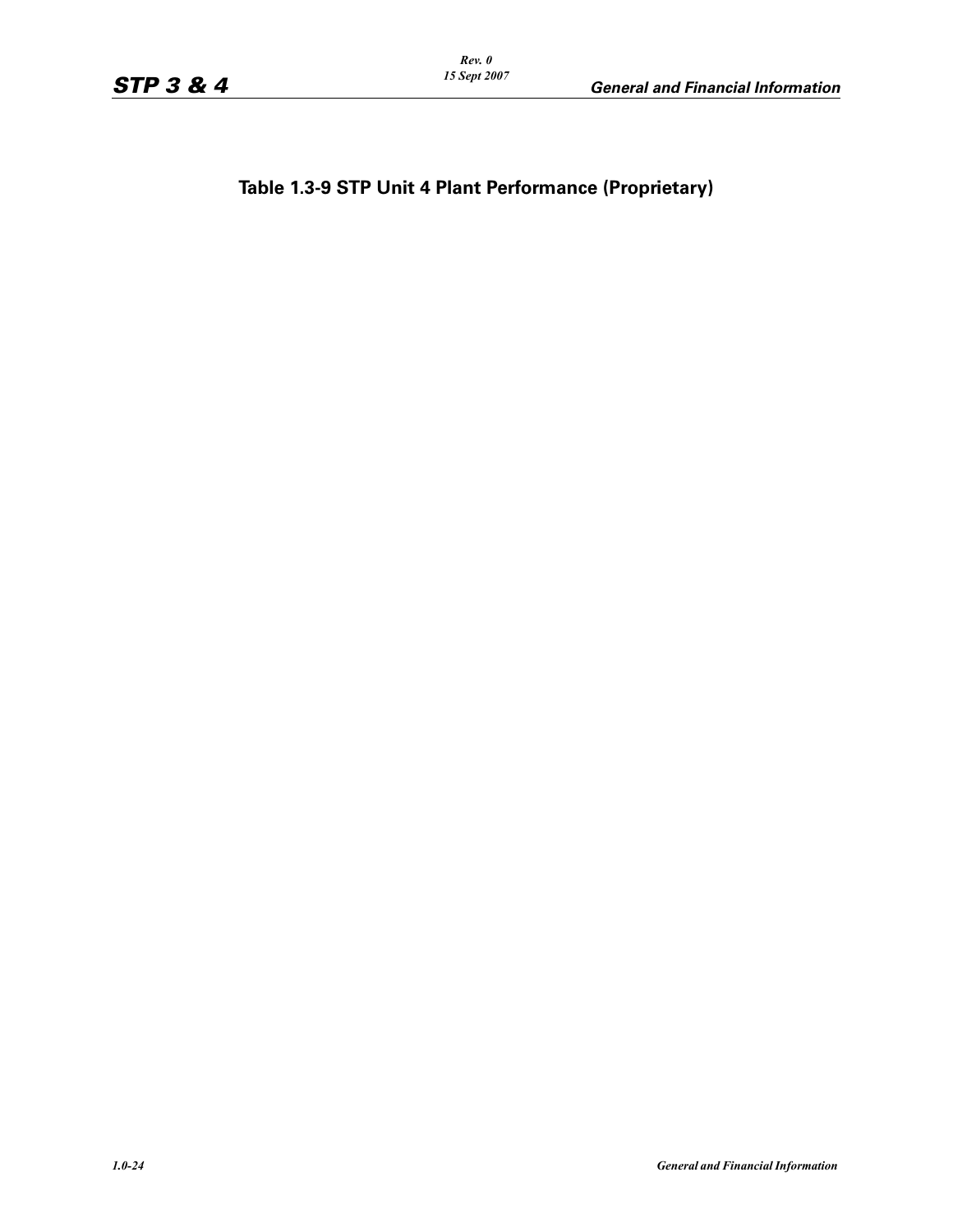### **Table 1.4-1 Report and Certification Regarding Decommissioning Funding Assurance**

The following reports the calculation of the formula amount as of December 31, 2006 for each of the two nuclear powered generating plants designated as STP  $3 \& 4$ , calculated in accordance with the provisions of 10 CFR 50.75(c) and the guidance provided in NUREG-1307, Rev. 12.

| <b>NRC MINIMUM CALCULATION (4Q2006)</b><br>BWR (greater than 3400 MWt) = \$135,000,000 (base cost) |                                                                              |                                                                                                                                                                    |                                           |                      |  |  |  |
|----------------------------------------------------------------------------------------------------|------------------------------------------------------------------------------|--------------------------------------------------------------------------------------------------------------------------------------------------------------------|-------------------------------------------|----------------------|--|--|--|
| <b>ESCALATION</b><br><b>FACTOR</b>                                                                 | LABOR (L)                                                                    | <b>ENERGY (E)</b>                                                                                                                                                  | <b>WASTE BURIAL (B)</b><br>(Waste Vendor) |                      |  |  |  |
| $(0.65L + 0.13E + 0.22B)$                                                                          | South Regional<br>Data<br>$L = 4Q2006 / 2005$<br>$(103.5 \times 1.98 / 100)$ | Power (P)<br>$P = 4Q$ 2006 / 1986 $F = 4Q$ 2006 / 1986<br>167.6 / 114.2<br>1.46760<br>$E = (0.54P + 0.46F)$<br>$E = (0.54 \times 1.46760) + (0.46 \times 2.45610)$ | Barnwell (100%)<br>$B = 10.206$           |                      |  |  |  |
|                                                                                                    | 2.04930                                                                      | 1.92231                                                                                                                                                            | 10.206                                    |                      |  |  |  |
| $(0.65L + 0.13E + 0.22B)$                                                                          | 0.65 x 2.04930                                                               | $0.13 \times 2.18995$<br>$+$                                                                                                                                       | $0.22 \times 10.206$                      |                      |  |  |  |
| $(L + E + B) =$                                                                                    | 1.33205                                                                      | 0.24990<br>$\ddot{}$                                                                                                                                               | 2.24532                                   |                      |  |  |  |
| <b>Escalation Factor =</b>                                                                         |                                                                              |                                                                                                                                                                    | 3.8272652                                 |                      |  |  |  |
| <b>Total Escalated Cost =</b>                                                                      | \$135,000,000                                                                | $\mathbf{x}$                                                                                                                                                       | 3.8272652                                 | \$516,680,802<br>$=$ |  |  |  |

The Applicants will annually adjust the minimum formula amount calculation in accordance with 10 CFR 50.75(b)(2).

The Applicants hereby certify that, no later than 30 days after the Commission publishes a notice in the *Federal Register* under 10 CFR 52.103(a), they will provide decommissioning funding assurance using the methods in accordance with 10 CFR 50.75(e)(1), as described in COLA Part 1, Section 1.4, or as otherwise permitted by 10 CFR 50.75(e)(1) after having provided prior written notice to the NRC Staff of any proposed change(s) in the method of providing decommissioning funding assurance. They further certify that they will provide such funding assurance in amounts not less the formula amount calculation. Each owner of a share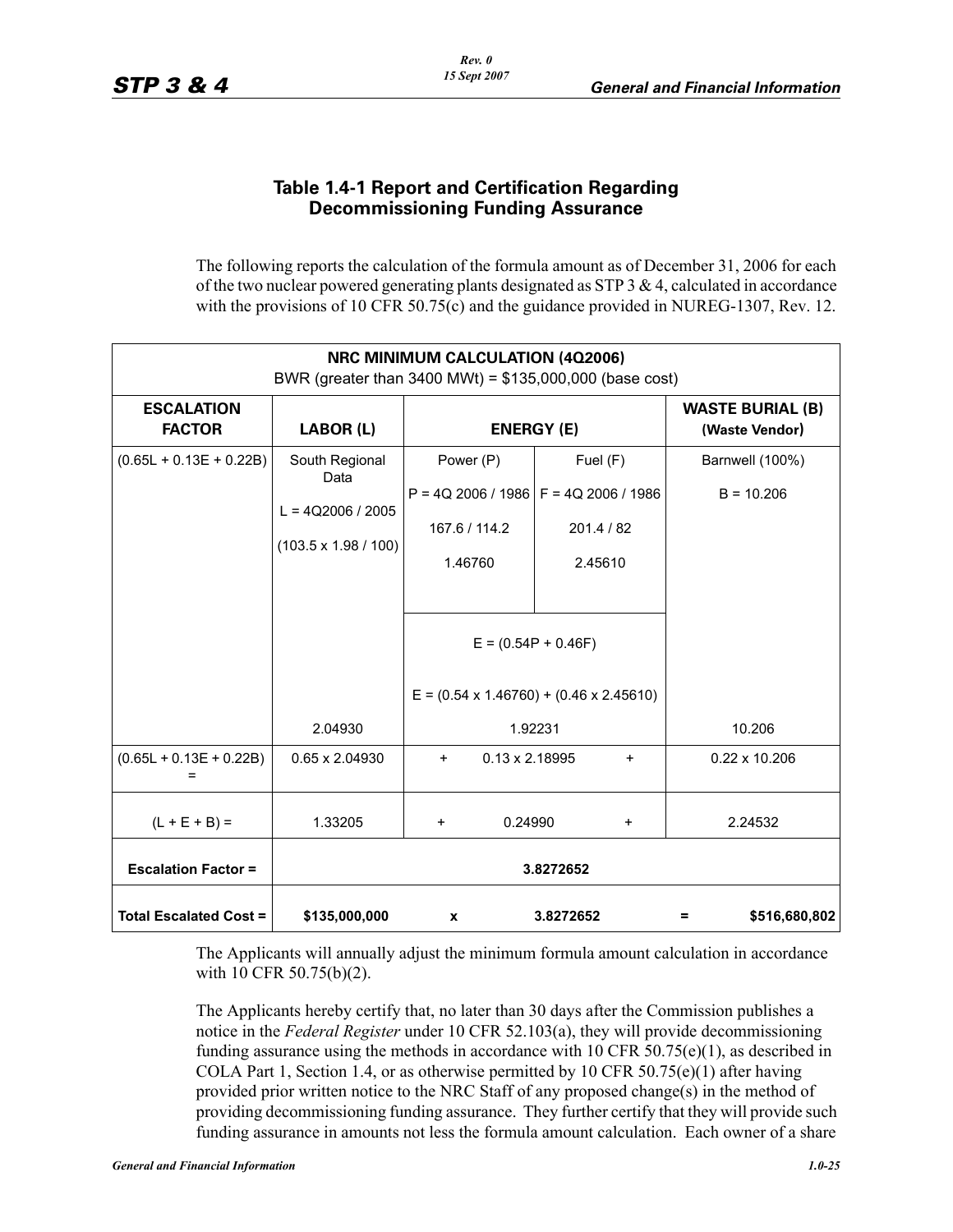in each unit will provide its *pro rata* share of the financial assurance based upon the ratio of its percentage ownership share to the total formula amount for such unit. Taking into account credit for projected earnings on trust fund balances and annual contributions using a two percent real rate of return, as permitted by 10 CFR 50.75(e)(1), the annual funding for each plant would be expected to be in the range of \$8,000,000 per unit in current year dollars. However, the Applicants expect that actual annual contributions by CPS Energy will be established in connection with its setting of its own rates, and the actual annual contributions by NRG will be established in connection with proceedings to be conducted by the Public Utility Commission of Texas.

In addition, both two years and one year before the scheduled date of initial loading of fuel, and consistent the schedule required by 10 CFR 50.75(e)(3), the Applicants will submit a report updating this certification and the information provided in this report, as well as a copies of the form(s) of financial instrument(s) to be used in providing financial assurance for decommissioning), e.g., a decommissioning trust agreement for an external sinking fund.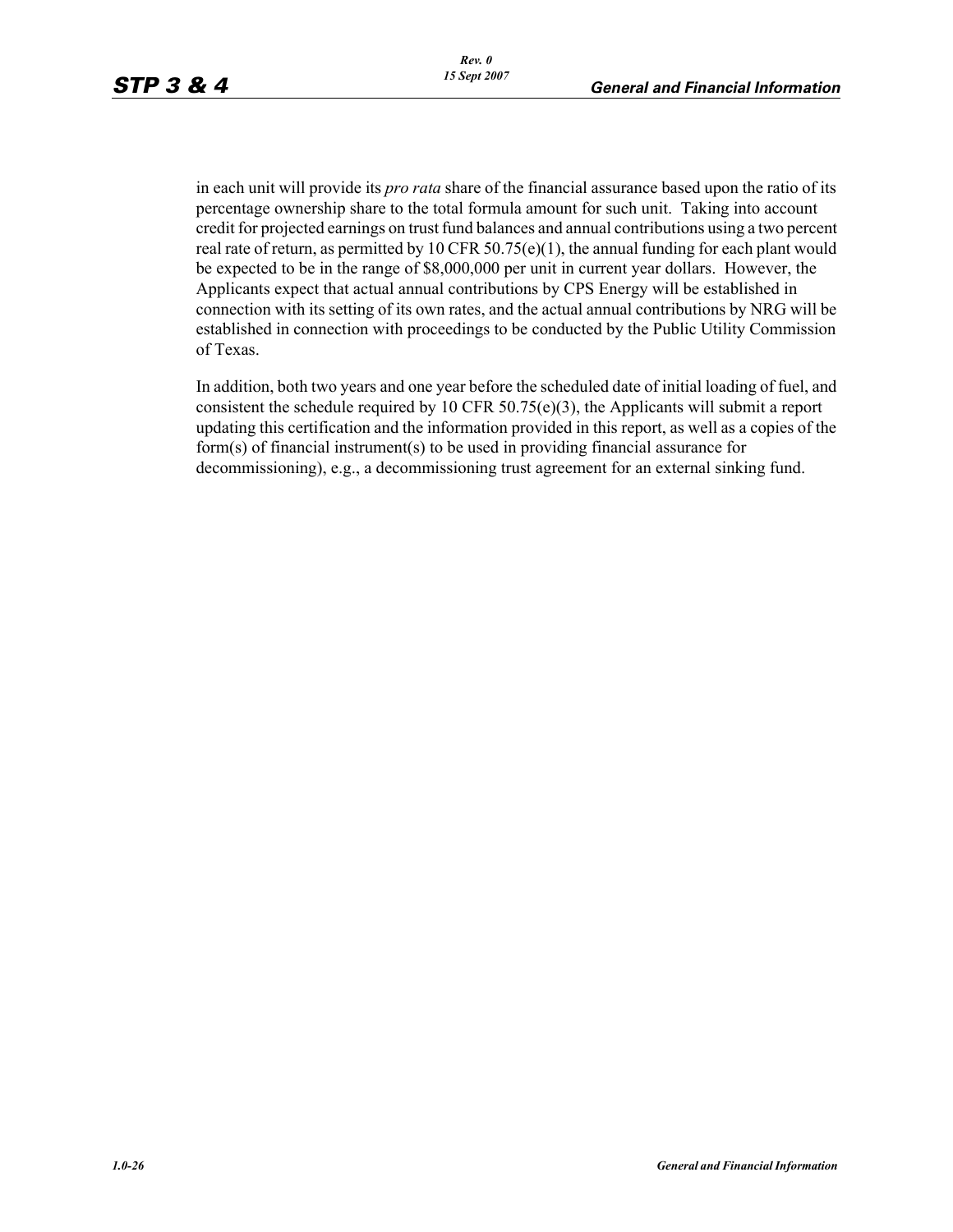

**Figure 1.2-1 NRG Energy Corporate Structure - Existing**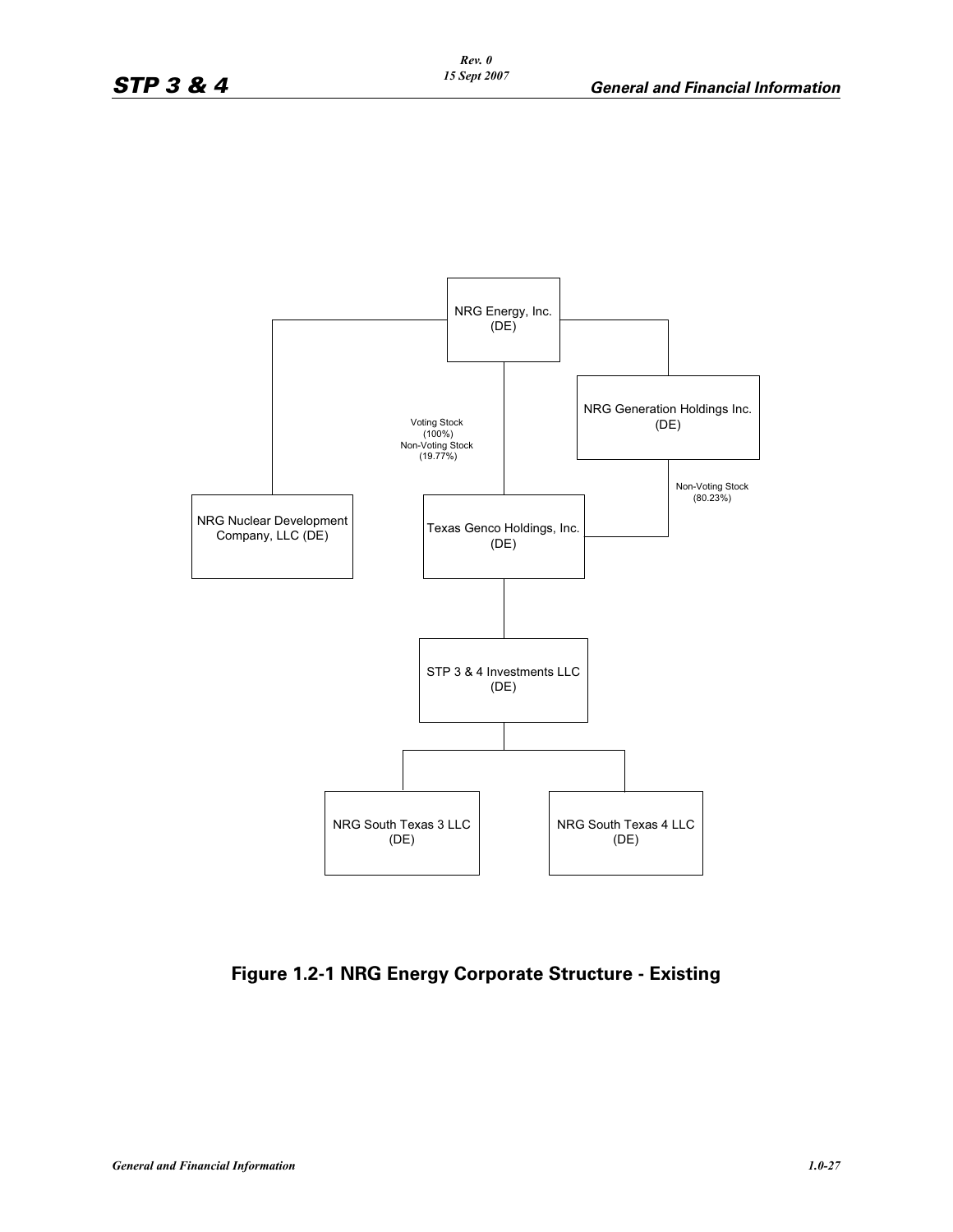

**Figure 1.2-2 NRG Energy Corporate Structure - Planned**